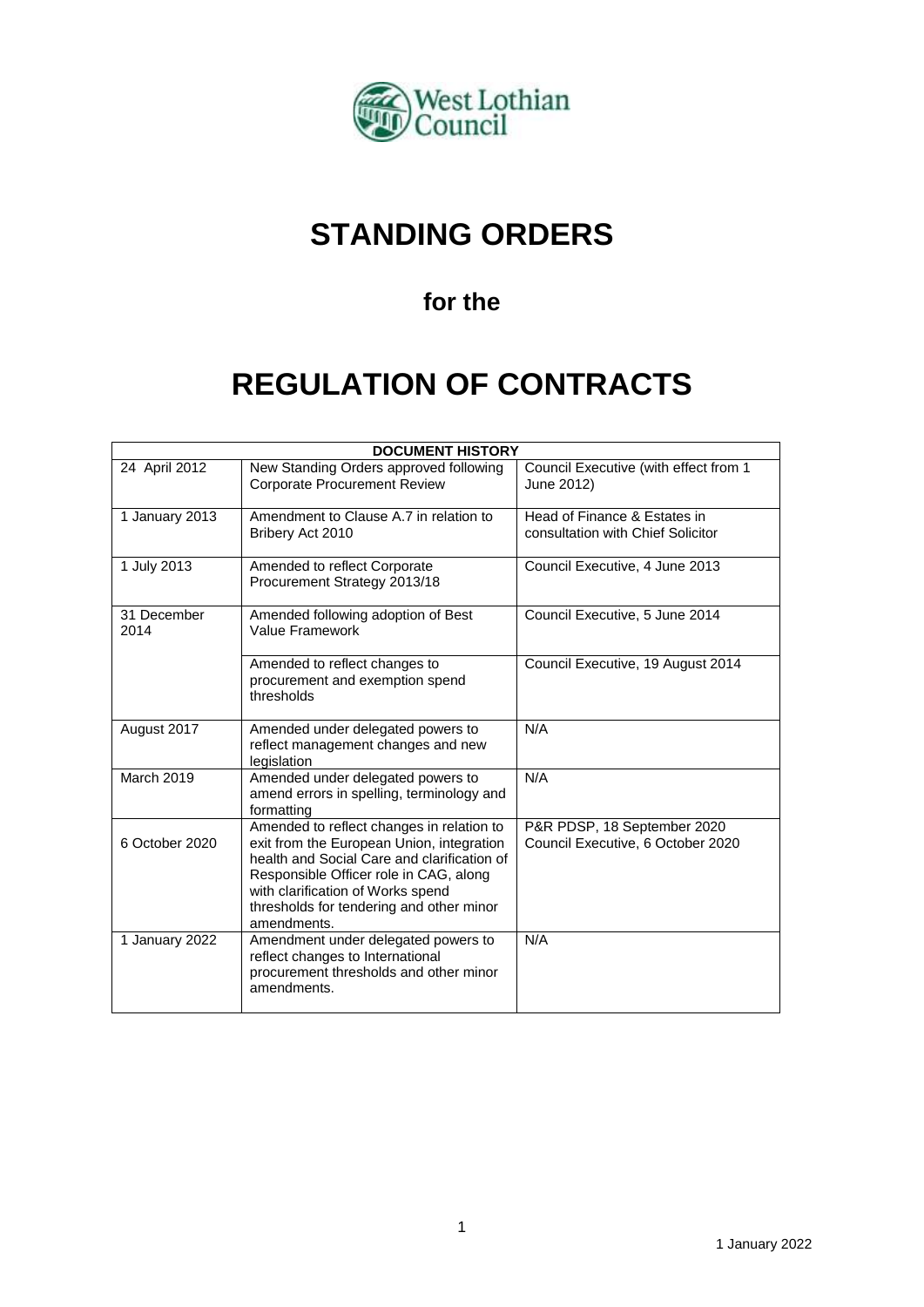|    |                                              | Page           |
|----|----------------------------------------------|----------------|
|    | EXTENT AND INTERPRETATION                    | 3              |
|    | <b>DEFINITIONS</b>                           |                |
|    | <b>STANDING ORDERS</b>                       | 12             |
|    | ROLES AND RESPONSIBILITIES                   | 12             |
| 2  | APPLICATION AND EXCEPTIONS                   | 12             |
| 3  | BEFORE COMMENCING THE PROCUREMENT PROCESS    | 14             |
| 4  | <b>ISSUING DOCUMENTATION AND ADVERTISING</b> | 15             |
| 5  | RECEIVING QUOTATIONS AND TENDERS             | 16             |
| 6  | <b>EVALUATION</b>                            | 16             |
|    | SELECTION AND ACCEPTANCE                     | 17             |
| 8  | <b>CONTRACT MONITORING</b>                   | 17             |
| 9  | EXTENSIONS AND RENEWALS                      | 17             |
| 10 | <b>RECORDS AND REPORTING</b>                 | 18             |
| 11 | <b>DISPOSALS</b>                             | 18             |
|    |                                              | <b>CONTENT</b> |

## APPENDICES Page

|  | Current Tender Thresholds (1 January 2022) |  |
|--|--------------------------------------------|--|
|--|--------------------------------------------|--|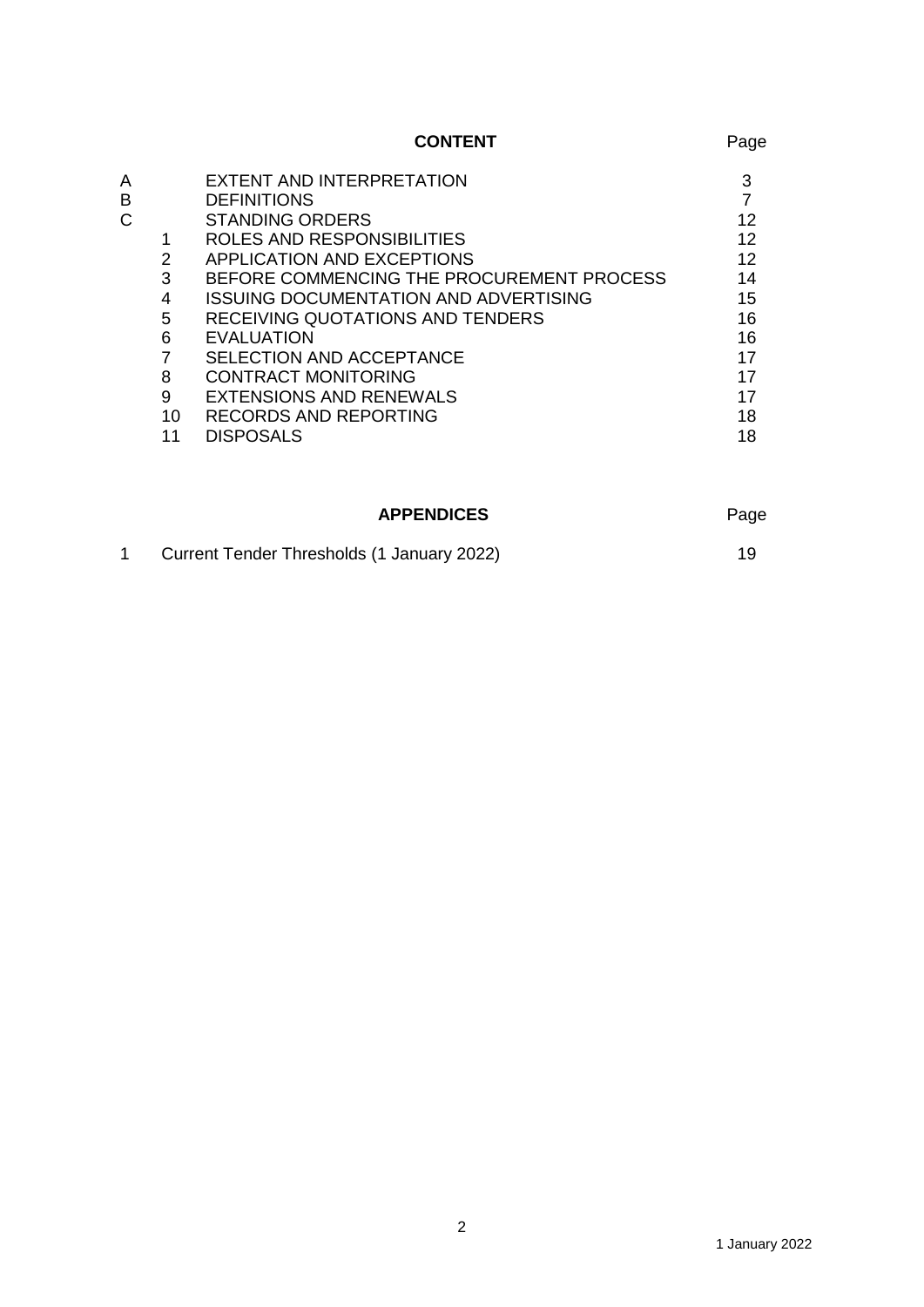# **A. EXTENT AND INTERPRETATION**

| 1              | The purposes of these Standing Orders are:                                                                                                                                                                                                                                                                                                                                                                                                                                                                                                                                                                                                                                                                                                                                                                                                                                                                                                                                                                                                                                                                                                                                                                                                                                                                                                                                                                                                                       |
|----------------|------------------------------------------------------------------------------------------------------------------------------------------------------------------------------------------------------------------------------------------------------------------------------------------------------------------------------------------------------------------------------------------------------------------------------------------------------------------------------------------------------------------------------------------------------------------------------------------------------------------------------------------------------------------------------------------------------------------------------------------------------------------------------------------------------------------------------------------------------------------------------------------------------------------------------------------------------------------------------------------------------------------------------------------------------------------------------------------------------------------------------------------------------------------------------------------------------------------------------------------------------------------------------------------------------------------------------------------------------------------------------------------------------------------------------------------------------------------|
|                | to ensure that uniform contracting procedures of the highest standard are<br>$\bullet$<br>laid down for use throughout the council;<br>to secure competition and compliance with the law with respect to all<br>$\bullet$<br>contracts;                                                                                                                                                                                                                                                                                                                                                                                                                                                                                                                                                                                                                                                                                                                                                                                                                                                                                                                                                                                                                                                                                                                                                                                                                          |
|                | to ensure the council obtains best value in its procurement and<br>contracting;<br>to provide a framework for detailed Corporate Procurement Procedures<br>which can be made by Senior Officers under delegated powers; and                                                                                                                                                                                                                                                                                                                                                                                                                                                                                                                                                                                                                                                                                                                                                                                                                                                                                                                                                                                                                                                                                                                                                                                                                                      |
|                | to afford protection to the council and its staff                                                                                                                                                                                                                                                                                                                                                                                                                                                                                                                                                                                                                                                                                                                                                                                                                                                                                                                                                                                                                                                                                                                                                                                                                                                                                                                                                                                                                |
| $\overline{2}$ | The Council makes these Standing Orders in terms of section 81 of the Local<br>Government (Scotland) Act 1973. Section 81 requires the council to make<br>Standing Orders with respect to the making of contracts by or on behalf of the<br>council both for Works and for the supply of goods and materials. Such Standing<br>Orders must include provision for securing competition for such contracts and for<br>regulating the manner in which tenders are invited by the council. Section 81 also<br>gives the council the power to make, if it chooses, Standing Orders for contracts<br>for the supply of services, as distinct from the supply of goods and materials.<br>These Standing Orders also cover contracts for Works and Services, including<br>health and social care services.                                                                                                                                                                                                                                                                                                                                                                                                                                                                                                                                                                                                                                                               |
|                | The Health and Social Care partnership is the name of the umbrella partnership<br>body through which the council and NHS Lothian Health Board co-operate and<br>work together to deliver health and social care services in West Lothian. It takes<br>in delivery of Adult and Older Peoples Services, Children's Services, Criminal and<br>Youth Justice service as directed by the West Lothian Integration Joint Board and<br>the delivery of children's services under direct control of the partners. On 24 April<br>2012, the Council approved a separate process for health and social care<br>services contracts and decided that approval of contracts covered by the West<br>Lothian Health and Social Care Partnership, which are health and social care<br>services, covered by the schedule in the Procurement (Scotland) Regulations<br>2016 should be devolved to the Responsible Officer and approval granted with<br>advice and assistance from the Health and Social Care Contracts Advisory Group<br>(CAG). Such contracts are treated differently in public procurement legislation<br>and are of a particular nature where the needs of service users are of over-riding<br>importance. Where applicable, these standing orders make provision for Health<br>and social care contracts to be governed differently and the Corporate<br>procurement procedures provide further information on the procurement and<br>reporting arrangements. |
| 3              | These Standing Orders must be interpreted and applied in accordance with the<br>key principles of transparency, equal treatment, non-discrimination and<br>proportionality.                                                                                                                                                                                                                                                                                                                                                                                                                                                                                                                                                                                                                                                                                                                                                                                                                                                                                                                                                                                                                                                                                                                                                                                                                                                                                      |
| 4              | These Standing Orders apply to all contracts made by or on behalf of the Council,<br>on or after 6 October 2020, for the procurement of the execution of works, the<br>supply of goods and materials to the Council, and/or for the provision of services,<br>including health and social care services. Where the tender process to make the<br>contracts began prior to the 6 October 2020, the previous Standing Orders will<br>apply.                                                                                                                                                                                                                                                                                                                                                                                                                                                                                                                                                                                                                                                                                                                                                                                                                                                                                                                                                                                                                        |
| 5              | The Standing Orders are subject to the over-riding provisions of public<br>procurement legislation. Officers must also have regard to statutory guidance<br>when using the Standing Orders.                                                                                                                                                                                                                                                                                                                                                                                                                                                                                                                                                                                                                                                                                                                                                                                                                                                                                                                                                                                                                                                                                                                                                                                                                                                                      |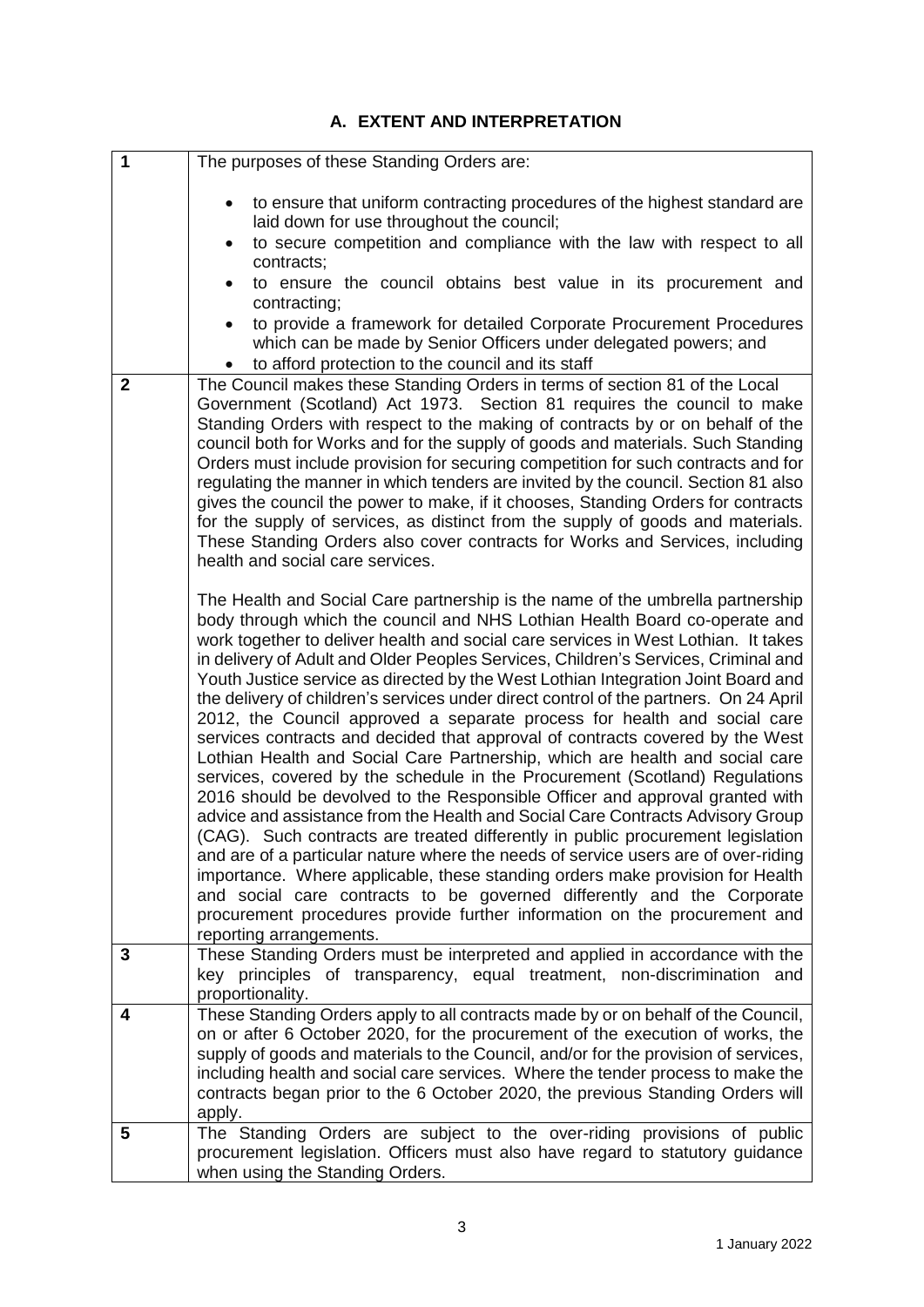| $6\phantom{1}$ | Section 81 allows the council to exempt any contract from this requirement for<br>competition where the council decides that it is satisfied that the exemption is<br>justified by special circumstances. However, this exemption from competition can<br>only apply to contracts where the aggregated Estimated Contract Value, for the<br>same procurement requirement, is less than the relevant regulated procurement<br>spend threshold under the applicable public procurement legislation. Even in<br>some of those cases, consideration is still required about the appropriate method<br>and extent of advertising or publicity. These Standing Orders contain procedures<br>for the granting of such exemptions.                                                                                                                                                                                                                                                                                                                                                                           |
|----------------|------------------------------------------------------------------------------------------------------------------------------------------------------------------------------------------------------------------------------------------------------------------------------------------------------------------------------------------------------------------------------------------------------------------------------------------------------------------------------------------------------------------------------------------------------------------------------------------------------------------------------------------------------------------------------------------------------------------------------------------------------------------------------------------------------------------------------------------------------------------------------------------------------------------------------------------------------------------------------------------------------------------------------------------------------------------------------------------------------|
| $\overline{7}$ | The Standing Orders must be read in conjunction with (and all Council staff must<br>comply with) the Scheme of Delegation, the Council's Financial Regulations and<br>Corporate Procurement Procedures.                                                                                                                                                                                                                                                                                                                                                                                                                                                                                                                                                                                                                                                                                                                                                                                                                                                                                              |
| 8              | Public Procurement legislation regulates the making of contracts by the council.<br>The legislative framework seeks to ensure that public sector bodies such as the<br>council award contracts in an efficient and non-discriminatory manner. It sets out<br>general duties for public bodies to follow and more specific duties for specified<br>types of procurement activity. Public Procurement legislation set out the<br>procedures to be followed at each stage of the procurement process leading to<br>the award of contracts above certain financial spend thresholds (regulated spend<br>thresholds) for works, goods and materials and services, including health and<br>social care services, by the council and other public bodies. They take account of<br>techniques such as e-procurement and the provision of framework agreements,<br>as well as the extent to which sustainable procurement and social, economic and<br>environmental issues can be considered during the procurement process.<br>Public Procurement legislation makes provision to exclude some types of spend |
|                | from its scope and although, grant funding received by the Council, as a grant<br>recipient, may be subject to public procurement legislation when the Council<br>spends it, grant funding paid out by the Council to grant recipients is not subject<br>to public procurement legislation so falls outwith the scope of Standing Orders.                                                                                                                                                                                                                                                                                                                                                                                                                                                                                                                                                                                                                                                                                                                                                            |
| 9              | In addition, the Local Government in Scotland Act 2003, section 1 requires the<br>council:                                                                                                                                                                                                                                                                                                                                                                                                                                                                                                                                                                                                                                                                                                                                                                                                                                                                                                                                                                                                           |
|                | to secure best value in the performance of its functions;<br>to balance the quality and cost of the performance of its functions and the<br>cost of council services to service users;<br>to have regard to efficiency, effectiveness, economy and the need to meet<br>equal opportunity requirements in maintaining that balance; and<br>to discharge its duty to secure best value in a way which contributes to<br>the achievement of sustainable development.                                                                                                                                                                                                                                                                                                                                                                                                                                                                                                                                                                                                                                    |
|                | The council has adopted a Best Value Framework to ensure compliance with the<br>relevant legislation and statutory guidance. The Framework applies across the<br>council to all services and areas of activity and is of particular relevance to the<br>procurement process, as part of making the decision to procure goods, materials,<br>services, including health and social care, and works from external providers and<br>in seeking to achieve Best Value procurement. In making decisions about<br>procurement and in applying these Standing Orders, officers must have regard to<br>and comply with that Framework. Best Value procurement is a process that<br>considers and returns more than just best price. It is a process that takes account<br>of the whole life cost of buying products, services or works.                                                                                                                                                                                                                                                                      |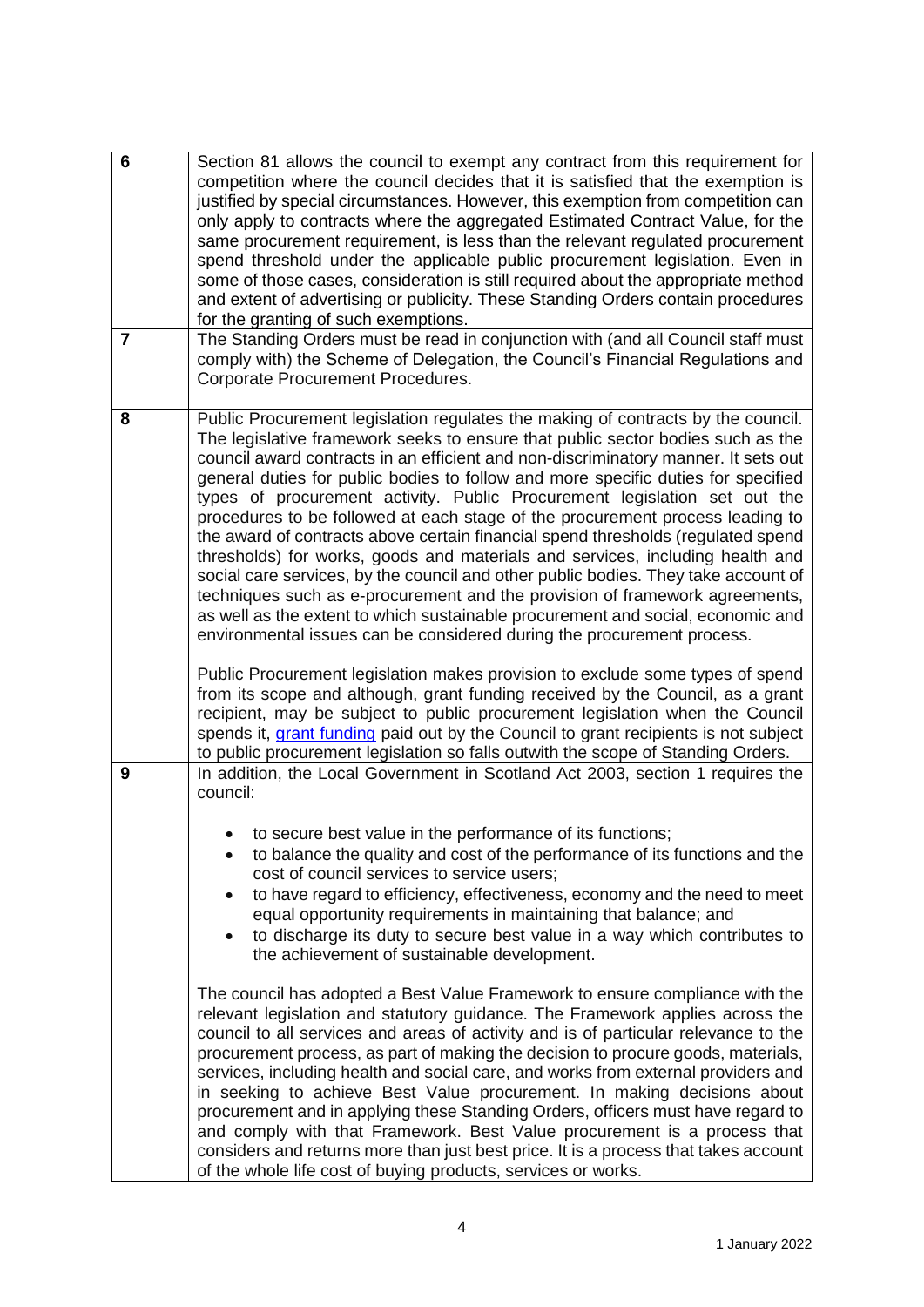|    | Best Value includes financial and non-financial elements such as time,<br>administration, sourcing and benchmarking.                                                                                                                                                                                                                                                                                                                                                                                                                                                                                                                                                                                                                                                                                                                                                                                                                                                                                                                                                                                                                                                                                                                                                                                                                                                                                                                                 |
|----|------------------------------------------------------------------------------------------------------------------------------------------------------------------------------------------------------------------------------------------------------------------------------------------------------------------------------------------------------------------------------------------------------------------------------------------------------------------------------------------------------------------------------------------------------------------------------------------------------------------------------------------------------------------------------------------------------------------------------------------------------------------------------------------------------------------------------------------------------------------------------------------------------------------------------------------------------------------------------------------------------------------------------------------------------------------------------------------------------------------------------------------------------------------------------------------------------------------------------------------------------------------------------------------------------------------------------------------------------------------------------------------------------------------------------------------------------|
| 10 | The council's Scheme of Delegation to Officers sets out the powers which have<br>been delegated by the council to senior officers. Subject to certain general<br>conditions set out in this Scheme, such as the requirement to follow council<br>policies, the day-to-day running of council services is delegated to the Chief<br>Executive and Depute Chief Executives, and also to Head Teachers under the<br>council's Scheme of Devolution of School Management. These senior officers are<br>also authorised to delegate any of their authority to other officers under their<br>direction and who are appropriately qualified and experienced. This means that,<br>in the context of the making of contracts on behalf of the council, the Chief<br>Executive, Depute Chief Executives, Heads of Service, as well as Head<br>Teachers, must ensure that those officers whom they authorise to perform<br>procurement functions and tasks on their behalf have sufficient training,<br>knowledge and experience to determine compliant and relevant procurement<br>issues and are aware of the extent and limitation of their delegated authority.<br>Regardless of any delegations by them, the final responsibility for ensuring<br>compliance with all applicable regulation's rests with the "Responsible Officer".<br>The Responsible Officer for all types of procurement by the council is currently<br>the Head of Corporate Services. |
| 11 | The Responsible Officer will: -<br>ensure compliance with these Standing Orders;<br>determine disputes amongst officers engaged in the procurement and<br>$\bullet$<br>contracting process and procedures in accordance with clause A.15,<br>below;<br>ensure that the award of any regulated contract applying to services is<br>٠<br>advertised within the relevant legislative timescales and contract award<br>notices published;<br>include the details of regulated contract awards in the annual statistical<br>$\bullet$<br>returns and Annual Procurement Report to the Scottish Government;<br>add details of the contract awards into the council's corporate contract<br>register; and<br>comply with provisions of Standing Orders in relation to delegation and<br>training of officers, procurement strategies, use of standard terms of<br>contract, use of the Corporate Contract Register, use of framework<br>agreements and collaborative arrangements, contract monitoring, and<br>reporting to committee and Policy Development and Scrutiny Panel.                                                                                                                                                                                                                                                                                                                                                                            |
| 12 | All officers exercising delegated powers in relation to procurement and<br>contracting functions must comply with these Standing Orders, with the relevant<br>Procurement Procedure as approved by the Head of Corporate Services, and<br>with the Employee Code of Conduct. They must also be aware of the provisions<br>of the Bribery Act 2010 and the Councils Anti-Money Laundering Policy in relation<br>to giving or accepting a financial or other advantage and the potential for personal<br>and corporate criminal liability. Any failure in or disregard of these requirements<br>may amount to gross misconduct or misconduct under the council's Disciplinary<br>Code and may result in disciplinary action.                                                                                                                                                                                                                                                                                                                                                                                                                                                                                                                                                                                                                                                                                                                           |
| 13 | The council's Scheme of Delegation to Officers applies to the signature of<br>contracts. Simple electronic signatures may be used where appropriate.<br>The council's Corporate Procurement Strategy sets out the framework by which<br>the council will ensure it maximises effective service delivery and the provision of<br>best value for money.                                                                                                                                                                                                                                                                                                                                                                                                                                                                                                                                                                                                                                                                                                                                                                                                                                                                                                                                                                                                                                                                                                |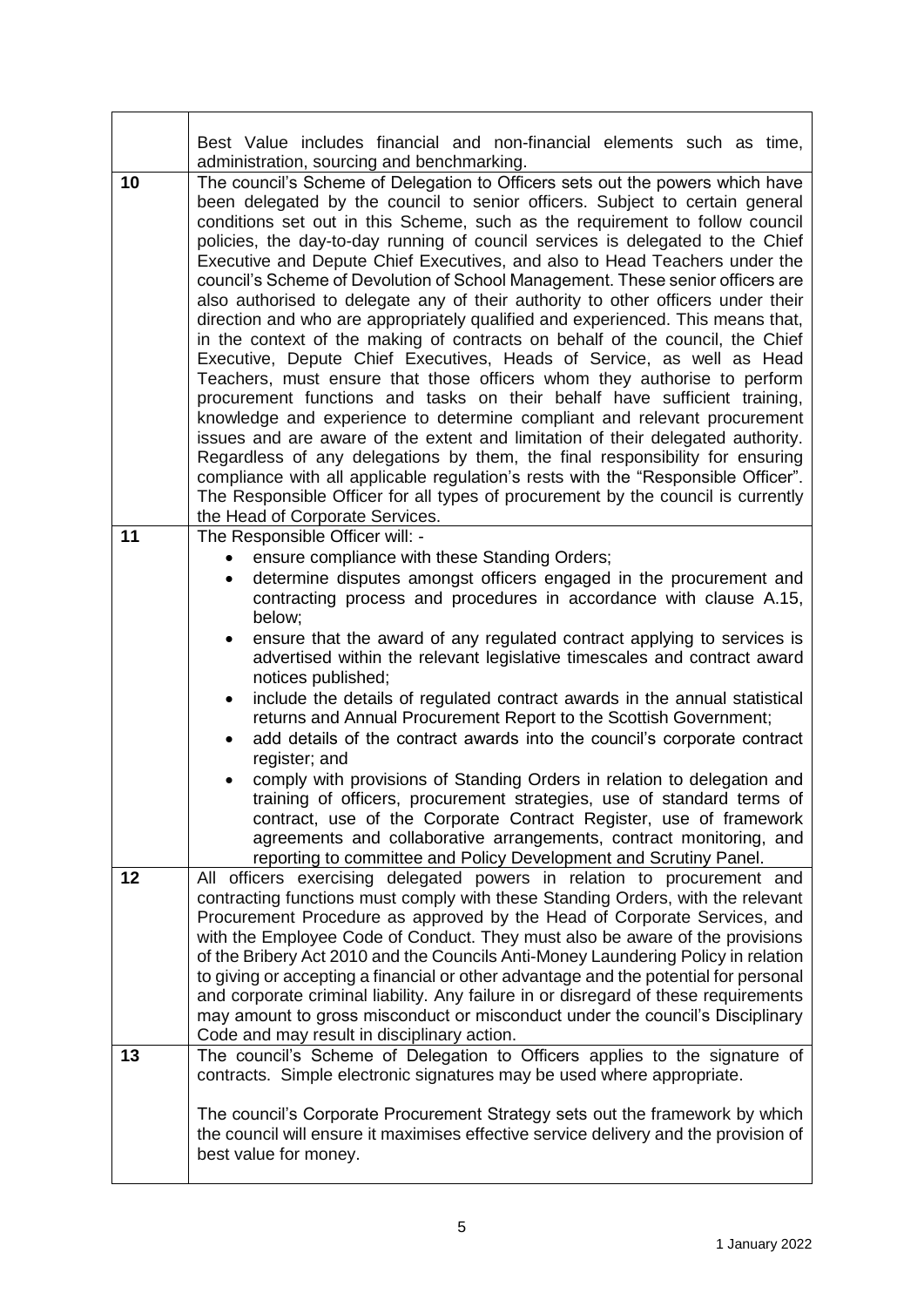|    | The Strategy is aligned to the pursuit of the Scottish Government's national<br>performance framework and the Sustainable Procurement Duty. It requires, in<br>particular, the use of a Contract strategy template as defined, and updated from<br>time to time, in the Corporate Procurement Procedures.                                                                                                                 |  |
|----|---------------------------------------------------------------------------------------------------------------------------------------------------------------------------------------------------------------------------------------------------------------------------------------------------------------------------------------------------------------------------------------------------------------------------|--|
|    |                                                                                                                                                                                                                                                                                                                                                                                                                           |  |
|    | These Standing Orders should be read in conjunction with the relevant Corporate                                                                                                                                                                                                                                                                                                                                           |  |
|    | Procurement Procedure and in the context of the Corporate Procurement<br>Strategy.                                                                                                                                                                                                                                                                                                                                        |  |
| 14 | Amendment or replacement of these Standing Orders requires a decision of full<br>council or committee, except that:                                                                                                                                                                                                                                                                                                       |  |
|    | The Head of Corporate Services, in consultation with the Chief Solicitor,<br>$\bullet$<br>may make minor administrative changes required from time to time to any<br>part of this document without reference to committee (arising from, for<br>example, changes in legislation or changes in management structures);<br>or                                                                                               |  |
|    | The Head of Corporate Services, in consultation with the Chief Solicitor,<br>$\bullet$<br>may revise and amend this section " $(A)$ – Extent and Interpretation", and<br>the documents comprised in the Appendices.                                                                                                                                                                                                       |  |
| 15 | Any dispute arising from the application, operation or interpretation of these<br>Standing Orders and Corporate Procurement Procedures shall be resolved by a<br>decision of the Responsible Officer after discussion with the appropriate Head of<br>Service and after consultation with the Chief Solicitor, Head of Finance & Property<br>Services or Governance Manager, as appropriate to the nature of the dispute. |  |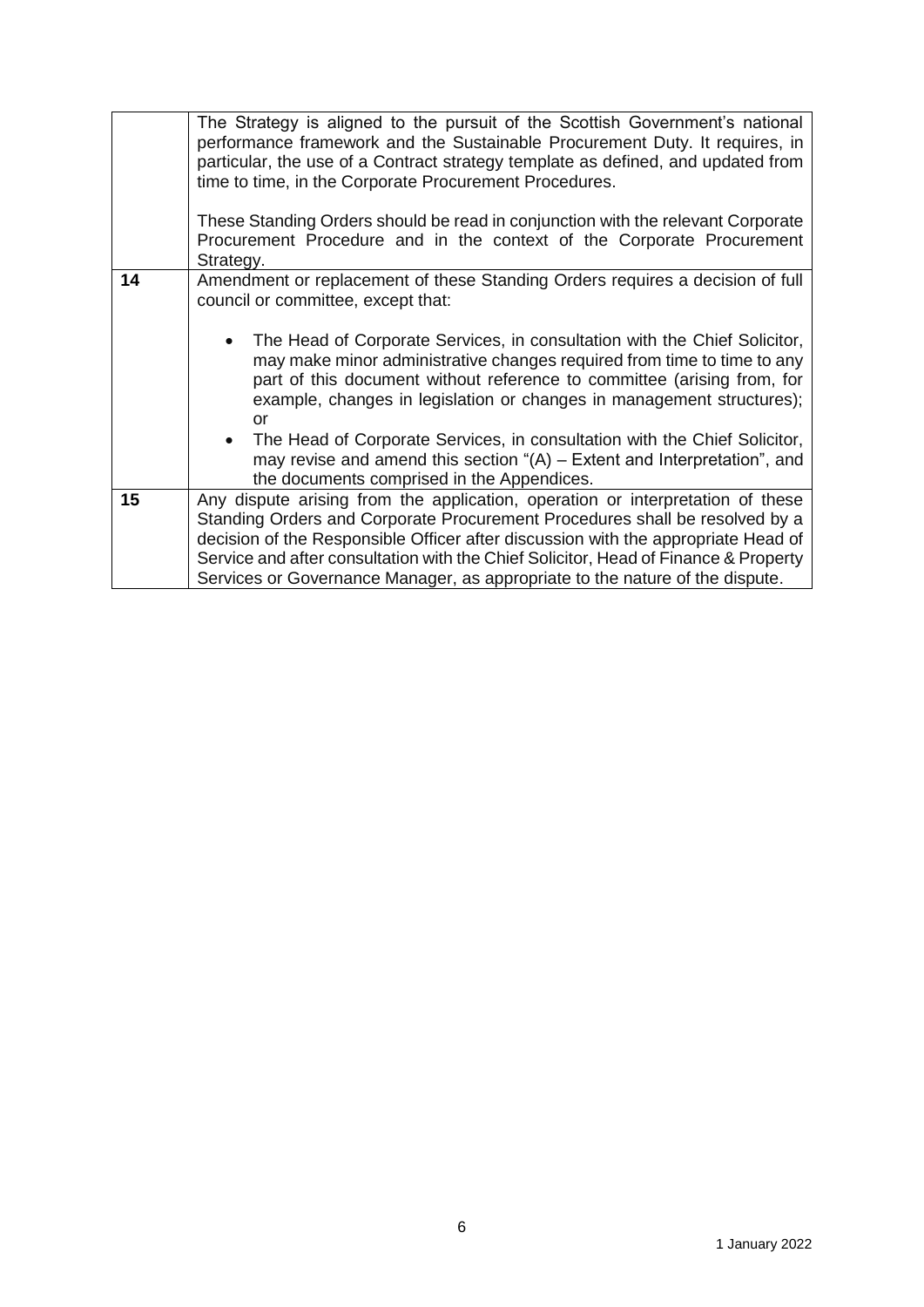## **B. DEFINITIONS**

| TERM                             | <b>MEANING</b>                                                                                                                                                                                                                                                                                                                                                                                                                                                                                                                                                                                                                                                                                                                                                                                |
|----------------------------------|-----------------------------------------------------------------------------------------------------------------------------------------------------------------------------------------------------------------------------------------------------------------------------------------------------------------------------------------------------------------------------------------------------------------------------------------------------------------------------------------------------------------------------------------------------------------------------------------------------------------------------------------------------------------------------------------------------------------------------------------------------------------------------------------------|
| 2014 Act                         | Procurement Reform (Scotland) Act 2014                                                                                                                                                                                                                                                                                                                                                                                                                                                                                                                                                                                                                                                                                                                                                        |
| 2015 Regulations                 | The Public Contracts (Scotland) Regulations 2015                                                                                                                                                                                                                                                                                                                                                                                                                                                                                                                                                                                                                                                                                                                                              |
| 2016 Regulations                 | Procurement (Scotland) Regulations 2016                                                                                                                                                                                                                                                                                                                                                                                                                                                                                                                                                                                                                                                                                                                                                       |
| <b>Annual Procurement Report</b> | Procurement Reform (Scotland) Act 2014 requires that<br>all Contracting Authorities, who are eligible to prepare<br>and publish a Procurement Strategy, must publish an<br>annual procurement report which reports on actual and<br>planned regulated procurement activities; achievement<br>benefits; activity with<br>of<br>community<br>supported<br>businesses; and any regulated procurement, i.e. above<br>£50,000 for goods and services and £2,000,000 for<br>works contracts, that did not comply with the<br>procurement strategy.                                                                                                                                                                                                                                                  |
| <b>Best Value Framework</b>      | The regime adopted at Council Executive to guide the<br>council in securing best value and complying with the<br>relevant legislation and statutory guidance.                                                                                                                                                                                                                                                                                                                                                                                                                                                                                                                                                                                                                                 |
| <b>Collaborative Contracts</b>   | All contracts (including framework agreements) placed<br>in conjunction with other contracting authorities or other<br>public bodies, by the council or another authority or<br>body, or through joint committees, or in partnership with<br>other parties.                                                                                                                                                                                                                                                                                                                                                                                                                                                                                                                                   |
| Committee                        | Full council, or the committee established by the council<br>with a remit which includes corporate procurement<br>(presently Council Executive)                                                                                                                                                                                                                                                                                                                                                                                                                                                                                                                                                                                                                                               |
| Contract                         | Legislation regulates how contracts can be made by or<br>on behalf of the council. In this context, "contract"<br>means any agreement:<br>with an individual, company or other organisation<br>for the execution of building and civil engineering<br>works or<br>for the supply of goods, materials or services,<br>and<br>which is authorised to be entered into by the<br>council or one of its committees or sub-<br>committees, usually in writing, or<br>which is entered into, either in writing or verbally,<br>by an officer of the council, acting under their<br>delegated powers to do so, and<br>which commits the council to the outcome of the<br>agreement and, therefore, is legally enforceable<br>by either the council or the other party or parties<br>to the agreement. |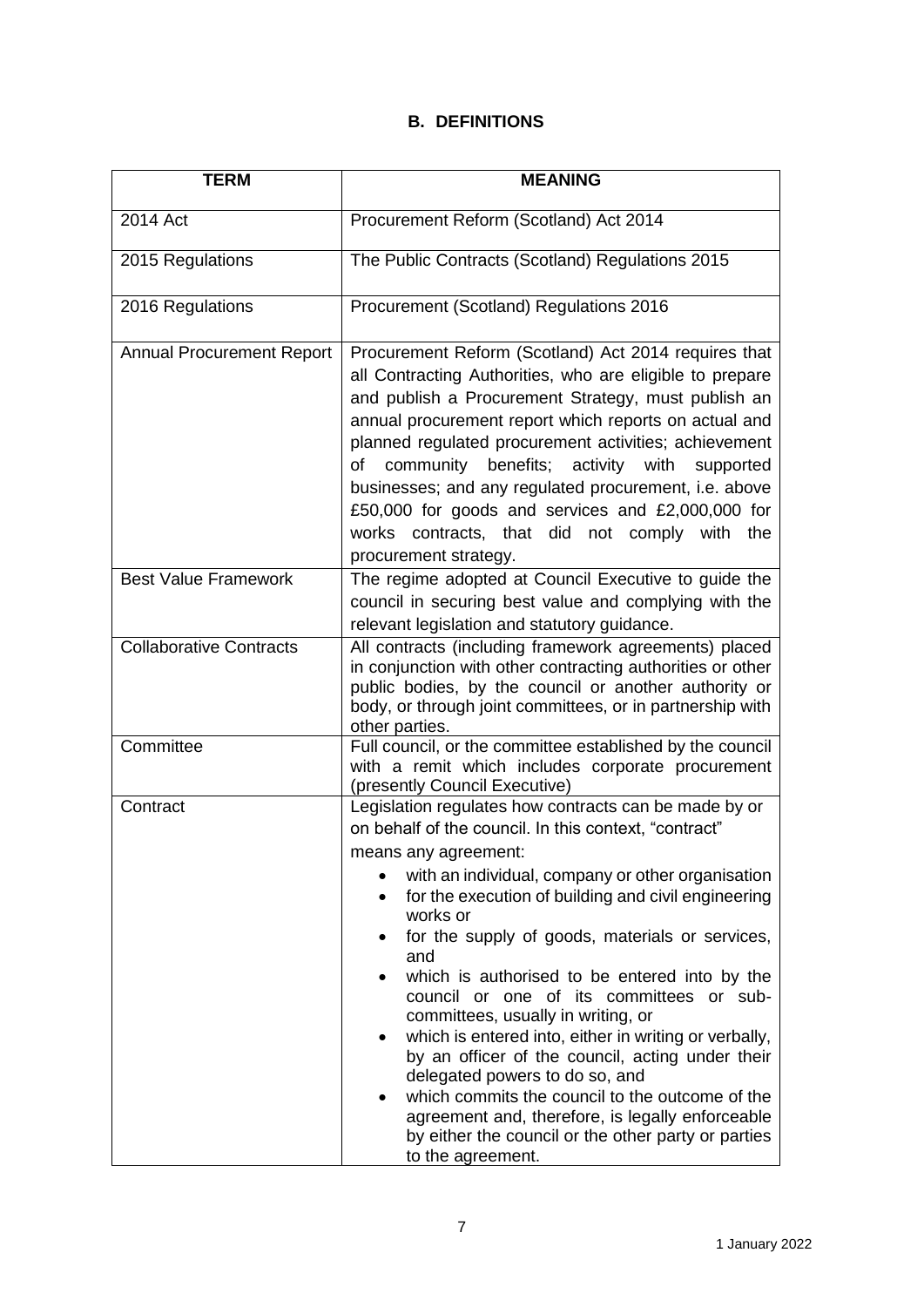| <b>TERM</b>                                           | <b>MEANING</b>                                                                                                                                                                                                                                                                                                                                                                                                                                                                           |
|-------------------------------------------------------|------------------------------------------------------------------------------------------------------------------------------------------------------------------------------------------------------------------------------------------------------------------------------------------------------------------------------------------------------------------------------------------------------------------------------------------------------------------------------------------|
| <b>Contracting Authority</b>                          | The term used in public procurement legislation to<br>define those organisations that must comply with it.<br>West Lothian Council is a Contracting Authority.                                                                                                                                                                                                                                                                                                                           |
| Contractor                                            | Contractor, also referred to as Supplier and/or service<br>provider in these Standing Orders mean a third party<br>organisation with whom West Lothian Council may<br>contract.                                                                                                                                                                                                                                                                                                          |
| <b>Contract Strategy</b>                              | A pre-tender template, approved by the Responsible<br>Officer, which is used by officers in carrying out<br>procurement exercises to determine the route to market<br>for tenders, in line with the Sustainable procurement<br>duty. The contract strategy template is defined, and<br>updated from time to time, in the Corporate Procurement<br>Procedures.                                                                                                                            |
| <b>Corporate Contract</b>                             | Council system used to hold information in relation to                                                                                                                                                                                                                                                                                                                                                                                                                                   |
| Management System                                     | current and proposed contracts.                                                                                                                                                                                                                                                                                                                                                                                                                                                          |
| <b>Corporate Contract</b><br>Register                 | register<br>required, in<br>line<br>with<br>Contract<br>public<br>procurement legislation, which holds information on<br>regulated contracts awarded by the Council.                                                                                                                                                                                                                                                                                                                     |
| <b>Corporate Procurement</b><br><b>Board</b>          | The group of officers chaired by the Depute Chief<br>Executive with responsibility for the oversight and control<br>of the corporate procurement function of the council                                                                                                                                                                                                                                                                                                                 |
| <b>Corporate Procurement</b><br>Procedures            | Corporate Procurement<br>The<br>Procedures<br>İS<br>a<br>complementary and supportive set of procedures which<br>set out the operational requirements of the Standing<br>Orders for the Regulation of Contracts.                                                                                                                                                                                                                                                                         |
| <b>Corporate Procurement</b><br>Strategy              | Council-wide procurement strategy approved at Council<br>Executive                                                                                                                                                                                                                                                                                                                                                                                                                       |
| <b>Estimated Contract Value</b>                       | Estimated Contract Value<br>(total<br>The<br>aggregate<br>Estimated Contract Value), excluding VAT, established<br>prior to tendering, over the entire term of the Contract<br>and use across the whole council, including all options,<br>permitted extensions and variations. (Section 5 of the<br>Procurement Reform (Scotland) Act 2014, Regulation 6<br>of the Public Contracts (Scotland) Regulations 2015 and<br>Regulation 3 of the Procurement (Scotland) Regulations<br>2016). |
| Framework Agreement -<br><b>External and Internal</b> | An agreement or other arrangement between one or<br>more contracting authorities and one or more suppliers<br>which establishes the terms (in particular the terms as to<br>price and, where appropriate, quantity) under which the<br>supplier will enter into one or more contracts with a<br>contracting authority in the period during which the<br>framework agreement applies (Section 6 of the 2014 Act<br>and Regulations 2(1) and 34 of the 2015 Regulations)                   |
|                                                       | An "internal framework agreement" is where the council<br>is the body letting the contract to a number of suppliers,<br>an "external framework agreement" is where another<br>body lets the contract but the council is entitled to<br>participate in the contract                                                                                                                                                                                                                       |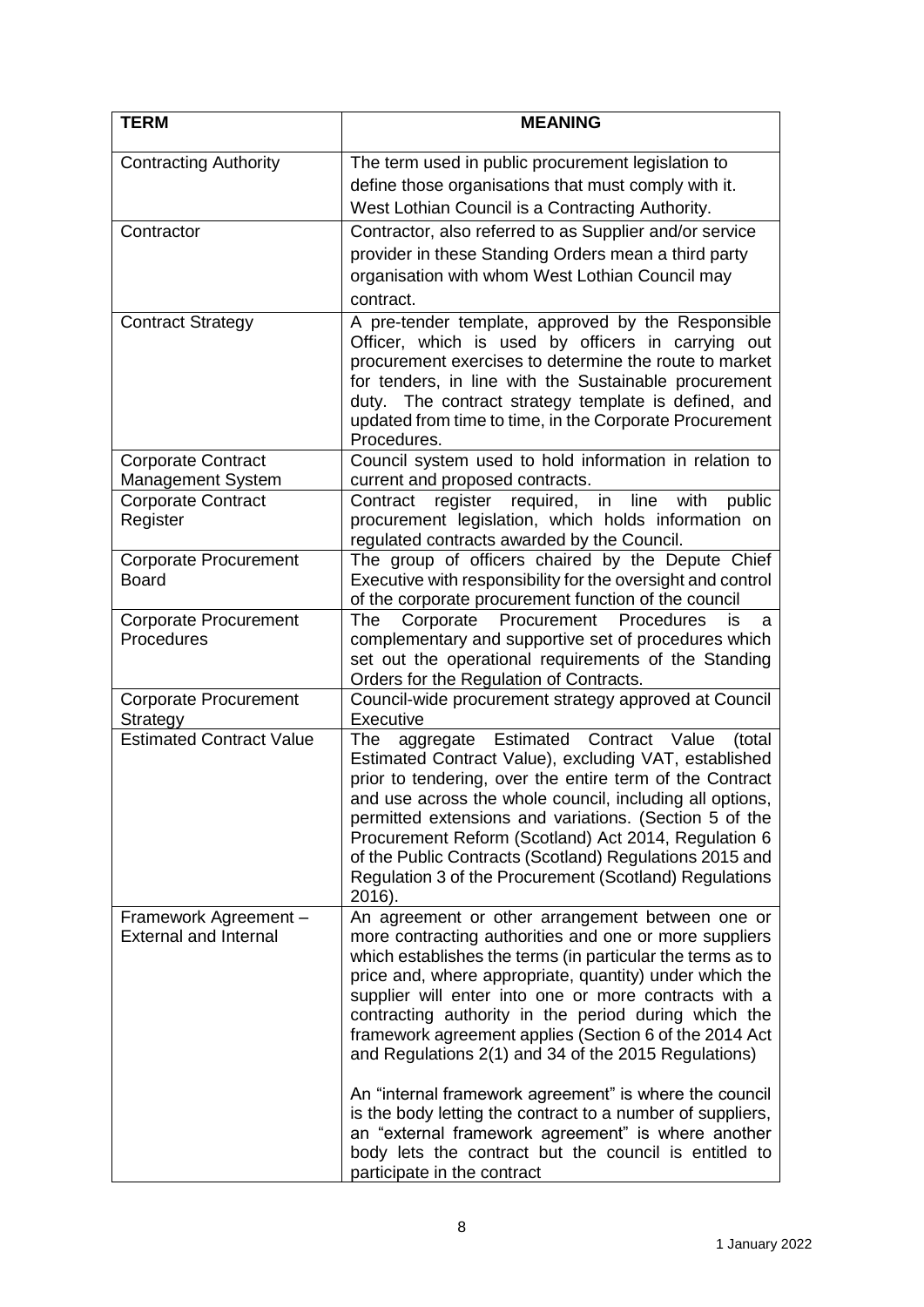| <b>TERM</b>                                                                             | <b>MEANING</b>                                                                                                                                                                                                                                                                                                                                                                                                                                                                                                                                                                                                                                                                                                                          |
|-----------------------------------------------------------------------------------------|-----------------------------------------------------------------------------------------------------------------------------------------------------------------------------------------------------------------------------------------------------------------------------------------------------------------------------------------------------------------------------------------------------------------------------------------------------------------------------------------------------------------------------------------------------------------------------------------------------------------------------------------------------------------------------------------------------------------------------------------|
| <b>General duties</b>                                                                   | Generally applicable principles of fairness, equal<br>treatment, non-discrimination and transparency and<br>compliance with the sustainable procurement duty<br>(Sections 8 - 10 of the 2014 Act)                                                                                                                                                                                                                                                                                                                                                                                                                                                                                                                                       |
| Grant                                                                                   | A grant is awarded to individuals or organisations by<br>public authorities for specific purposes, often covered in<br>legislation, and usually following an application process.<br>Grants are issued, depending on eligibility and funding,<br>where:<br>The public authority has a legal basis to pay the grant<br>and the grant will further the public authority's<br>statutory duty<br>the project or organisation being funded contributes<br>to the public authority's policy aims<br>The money will be used to deliver something (which<br>can include goods, services or works) to someone<br>other than the public authority itself.<br>Further guidance can be found in the <b>Scottish Public</b><br><b>Finance Manual</b> |
| <b>Health and Social Care</b><br>services                                               | As defined by Regulation 12(1) and 13(1) of the<br>Procurement Reform (Scotland) Act 2014 Act, Schedule<br>3 and Regulations 74 to 76 of the Public Contracts<br>(Scotland)<br>Regulations<br>2015<br>Regulations<br>and<br>Regulation 5, along with the associated schedule of The<br>Procurement (Scotland) Regulations 2016.                                                                                                                                                                                                                                                                                                                                                                                                         |
| <b>Health &amp; Social Care</b><br><b>Partnership Contracts</b><br>Advisory Group (CAG) | Contracts for social and health care services in the West<br>Lothian Health & Social Care Partnership for which a<br>separate procedure has been approved by the council,<br>including derogations and variations on some of the<br>provisions of these Standing Orders. CAG advise the<br>Responsible Officer on procurement of Health and<br>Further information on the<br>Social Care contracts.<br>approach is provided in the                                                                                                                                                                                                                                                                                                      |
| International Legislation                                                               | residual<br>European Procurement<br>Any<br>applicable<br>Legislation and any subsequent law that replaces it,<br>such as a Government Procurement Agreement.                                                                                                                                                                                                                                                                                                                                                                                                                                                                                                                                                                            |
| <b>Negotiated Tender</b><br>Procedure                                                   | A procedure leading to the award of a contract whereby<br>the council negotiates the terms of the contract without<br>prior publication of a contract notice or prior information<br>notice.<br><b>This</b><br>may only<br>be<br>used in<br>particular<br>circumstances as identified by Regulations 2(1) and 33<br>of the 2015 Regulations.                                                                                                                                                                                                                                                                                                                                                                                            |
| Open Procedure                                                                          | A procedure leading to the award of a contract whereby<br>all interested suppliers may tender for the contract<br>(Regulations 2(1) and 28 of the 2015 Regulations)                                                                                                                                                                                                                                                                                                                                                                                                                                                                                                                                                                     |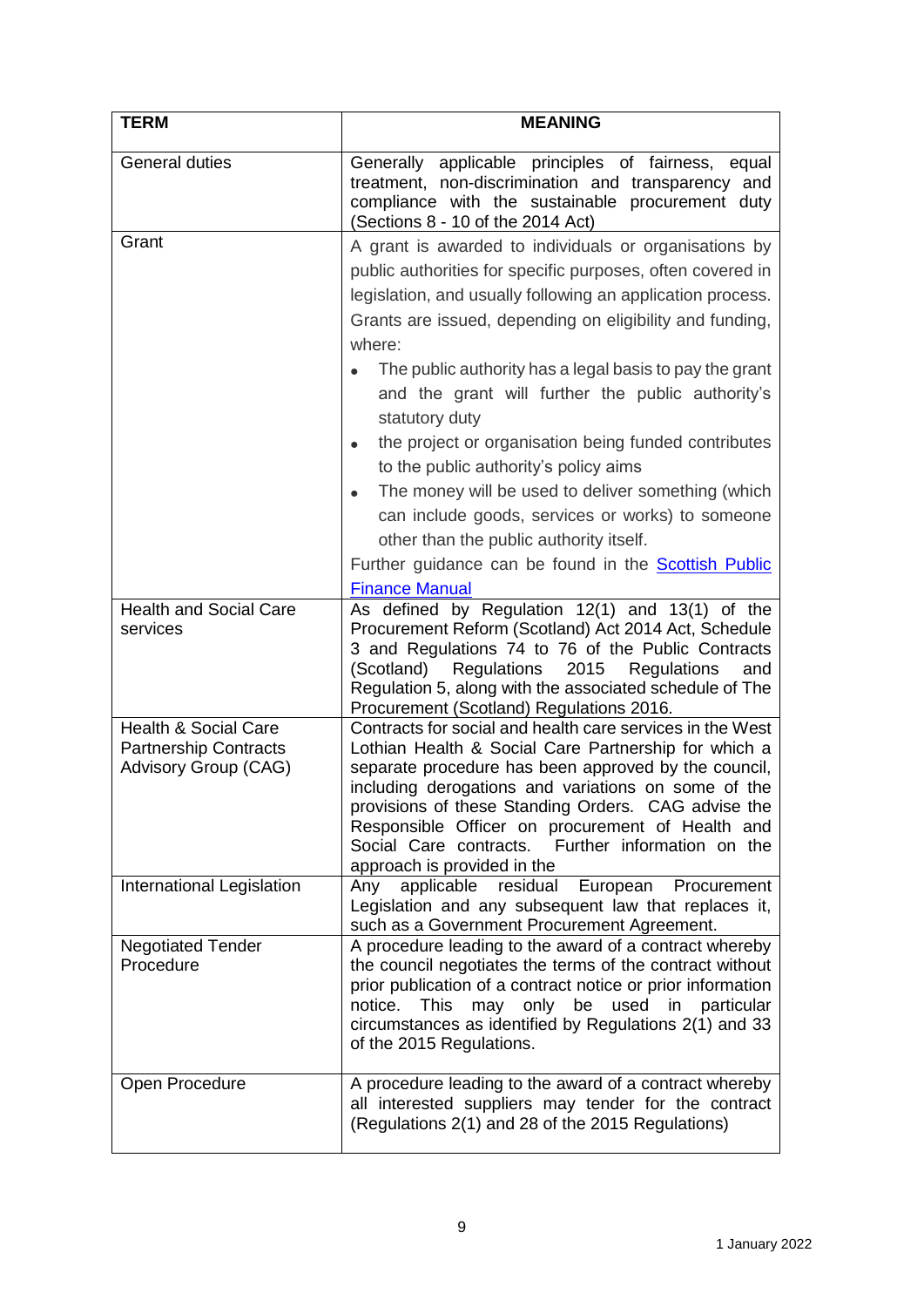| <b>TERM</b>                                 | <b>MEANING</b>                                                                                                                                                                                                                                                                                                                                                                                       |
|---------------------------------------------|------------------------------------------------------------------------------------------------------------------------------------------------------------------------------------------------------------------------------------------------------------------------------------------------------------------------------------------------------------------------------------------------------|
| Procurement Legislation in<br>Scotland      | The Procurement (Scotland) Regulations 2016<br>The Public Contracts (Scotland) Regulations 2015<br><b>Procurement Reform (Scotland) Act 2014</b>                                                                                                                                                                                                                                                     |
| <b>Public Contracts Scotland</b>            | The national advertising website for Scottish public<br>sector organisations to post contracts, including those<br>that are subject to public procurement legislation. It also<br>allows contracting authorities to invite suppliers to<br>submit quotations electronically via the website's secure<br>tender post box (Section 22 of the 2014 Act)<br>(http://www.publiccontractsscotland.gov.uk/) |
| <b>Public Procurement</b><br>Legislation    | Any legislation that applies to procurement processes in<br>Scotland.                                                                                                                                                                                                                                                                                                                                |
| <b>Quick Quote</b>                          | An online request for quotation facility provided through<br>the Public Contracts Scotland website, used to obtain<br>competitive quotes for low value/low risk procurement<br>exercises or procurement mini competitions within<br>agreements from<br>framework<br>suppliers<br>who<br>are<br>registered on the website.                                                                            |
| <b>Responsible Officer</b>                  | The Head of Service, currently the Head of Corporate<br>Services, with overall procurement responsibility for all<br>council contracts (works, services - including health and<br>social care services, supply of goods and materials).                                                                                                                                                              |
| <b>Restricted Procedure</b>                 | A procedure leading to the award of a contract whereby<br>only economic operators selected by the council may<br>submit tenders for the contract (Regulations 2(1) and 29<br>of the 2015 Regulations)                                                                                                                                                                                                |
| Scheme of Delegations (to<br>Officers)      | The record maintained of all powers enduring for six<br>months or more delegated to council officers by full<br>council or committee                                                                                                                                                                                                                                                                 |
| <b>Services (and Services</b><br>Contracts) | The provision of services by a person engaged by the<br>to do so but not including works<br>council<br>or<br>supplies/materials as described in Regulation 2(1) of<br>The Public Contracts (Scotland) Regulations 2015                                                                                                                                                                               |
| Service Provider                            | Service Provider, also referred to as Supplier and/or<br>contractor in these Standing Orders mean a third party<br>organisation with whom West Lothian Council may<br>contract.                                                                                                                                                                                                                      |
| <b>Standstill Period</b>                    | The standstill period provides for a short (at least 10<br>calendar day) pause between the point when the<br>contract award decision is notified to bidders, and the<br>final contract conclusion, during which time suppliers<br>can challenge the decision. It is a legal requirement<br>imposed through public procurement legislation.                                                           |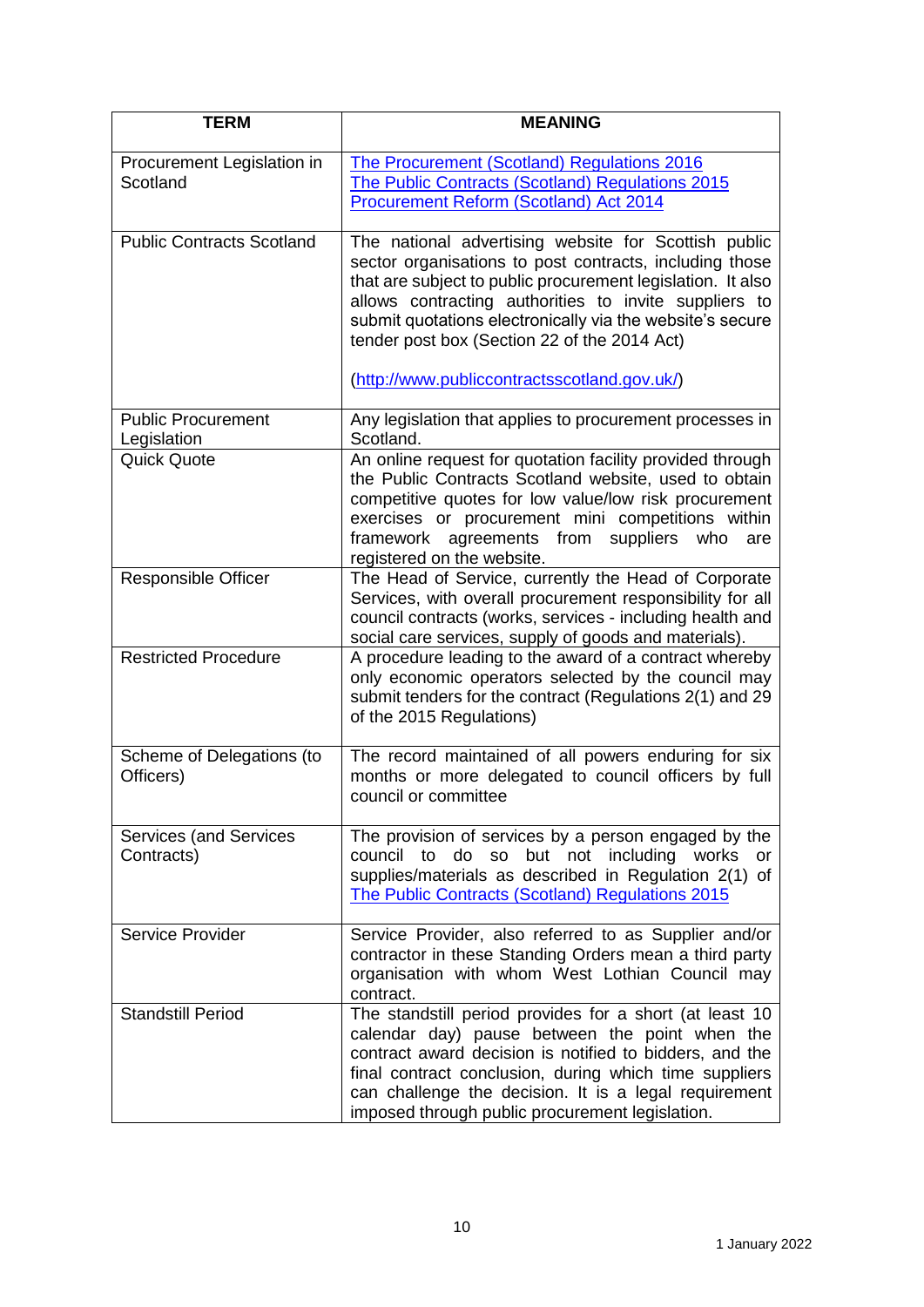| <b>TERM</b>                                 | <b>MEANING</b>                                                                                                                                                                                                                                                                                                                                                                                                                                                                                      |
|---------------------------------------------|-----------------------------------------------------------------------------------------------------------------------------------------------------------------------------------------------------------------------------------------------------------------------------------------------------------------------------------------------------------------------------------------------------------------------------------------------------------------------------------------------------|
| Supplier                                    | Supplier, also referred to as Contractor and/or service<br>provider in these Standing Orders mean a third party<br>organisation with whom West Lothian Council may<br>contract.                                                                                                                                                                                                                                                                                                                     |
| <b>Supplies (and Supplies</b><br>Contracts) | The purchase or hire of goods, or their siting or<br>installation as defined in paragraph 2(1) of the 2015<br>Regulations.                                                                                                                                                                                                                                                                                                                                                                          |
| Thresholds                                  | Regulated spend thresholds, also known as tender<br>thresholds, are the limits specified in legislation which<br>determine applicable law and procedures (Regulation 5<br>of the 2015 Regulations) or as updated by Scottish<br>Procurement through <b>Scottish Procurement Policy</b><br>Notes from time to time which determine which<br>procurement procedure should be followed.<br>West Lothian Council also sets local spend thresholds<br>below the regulated spend threshold values.<br>All |
|                                             | thresholds are set out in the Corporate Procurement<br>The thresholds in the Corporate<br>Procedures.<br>Procurement Procedures will be amended from time to<br>time. The current thresholds are at Appendix 1.                                                                                                                                                                                                                                                                                     |
| Works (and Works<br>Contracts)              | The carrying out of a work or works for the council, or<br>under an arrangement whereby the council engages a<br>person to procure by any means the carrying out for the<br><b>of</b><br>work corresponding to specified<br>council<br>a<br>requirements Regulation 2(1) and Schedule 2 of the<br>2015 Regulations.                                                                                                                                                                                 |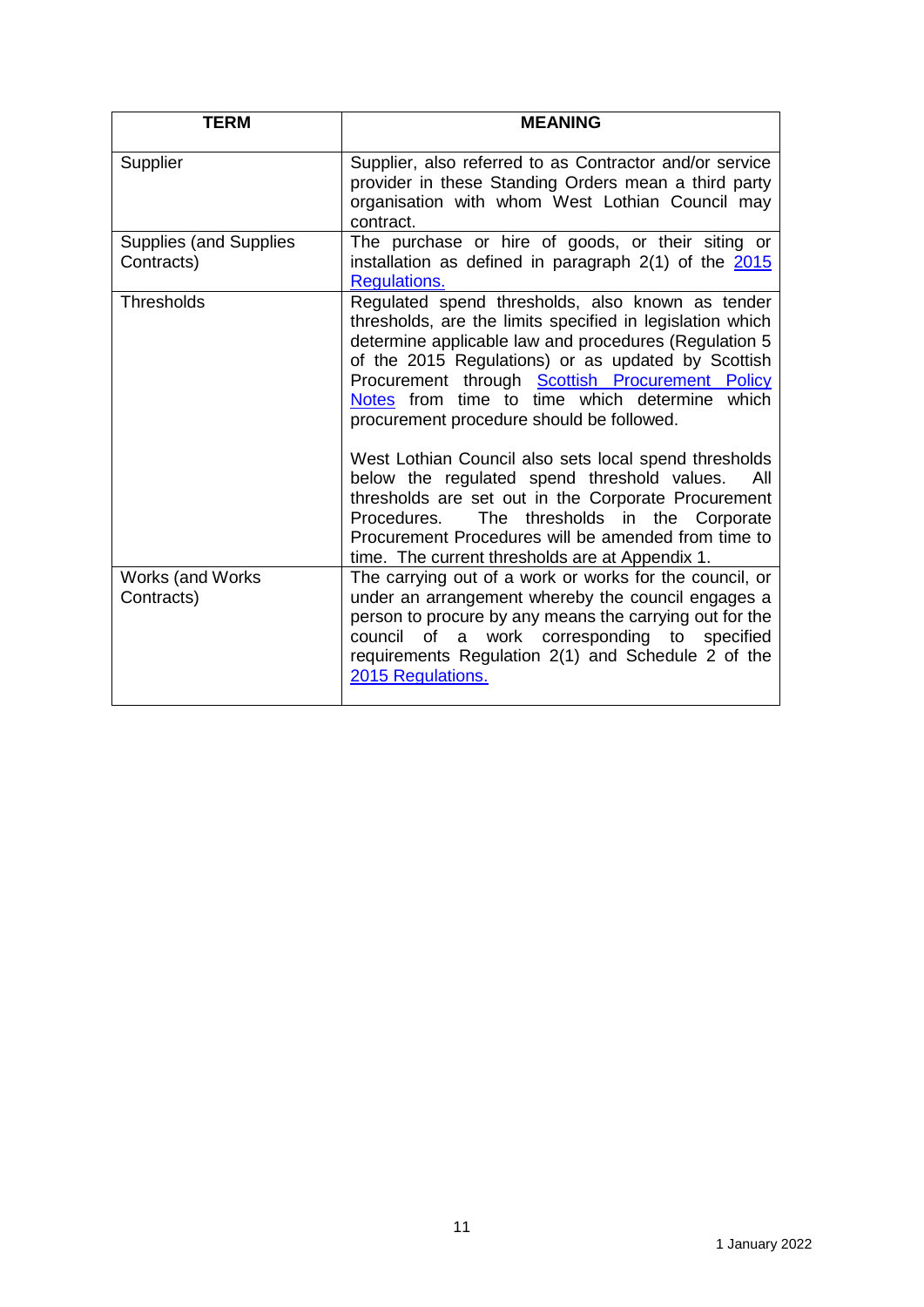## **C. STANDING ORDERS**

# **1. ROLES AND RESPONSIBILITIES**

| 1.1 | The Responsible Officer carries ultimate responsibility for the actions of all staff<br>engaged in the procurement and contracting process.                                                                                                                                                                                                |
|-----|--------------------------------------------------------------------------------------------------------------------------------------------------------------------------------------------------------------------------------------------------------------------------------------------------------------------------------------------|
| 1.2 | It is the duty of the Responsible Officer to ensure that all staff engaged in the<br>procurement and contracting process are properly authorised to act, are properly<br>trained and supervised, understand these Standing Orders and related Corporate<br>Procurement Procedures, and that they comply with them.                         |
| 1.3 | All staff engaged in the procurement and contracting process must be properly<br>authorised to act, must be properly trained and supervised, must understand<br>these Standing Orders and related Corporate Procurement Procedures, and must<br>comply with them.                                                                          |
| 1.4 | In carrying out functions and in the procurement and contracting process all staff<br>must have regard to the need to take legal advice, shall ensure that legal advice<br>is timeously taken where required, and shall record and retain a record of the<br>advice requested and provided.                                                |
| 1.5 | External specialist procurement advice shall only be purchased when approved<br>by the Responsible Officer in consultation with the Chief Solicitor.                                                                                                                                                                                       |
| 1.6 | All staff engaged in the procurement and contracting process must act in<br>accordance with these Standing Orders, with the relevant Corporate Procurement<br>Procedures made from time to time by the Responsible Officer, and with the<br>council's Best Value Framework, and must have regard to the Corporate<br>Procurement Strategy. |
| 1.7 | All staff must ensure that all information in relation to a contract or proposed<br>contract is entered when and where required in the Corporate Contract register<br>which is currently held in the Corporate Contract Management System.                                                                                                 |

#### **2. APPLICATION AND EXCEPTIONS**

| 2.1 | These Standing Orders shall apply to the placing of any contract. All such<br>contracts, and extensions to contracts, must be made within the terms of all<br>applicable public procurement legislation and statutory guidance, these Standing<br>Orders and the council's Corporate Procurement Procedures issued by the<br>Responsible Officer. The council's duty at all times will be to achieve best value.                                                                                                                                                                                                                                                                                                                                                                                                                                                                                                                                                                                                                                                                                                                                                                           |
|-----|--------------------------------------------------------------------------------------------------------------------------------------------------------------------------------------------------------------------------------------------------------------------------------------------------------------------------------------------------------------------------------------------------------------------------------------------------------------------------------------------------------------------------------------------------------------------------------------------------------------------------------------------------------------------------------------------------------------------------------------------------------------------------------------------------------------------------------------------------------------------------------------------------------------------------------------------------------------------------------------------------------------------------------------------------------------------------------------------------------------------------------------------------------------------------------------------|
| 2.2 | Except where prohibited by legislation, committee may decide that these<br>Standing Orders, or parts of them, shall not apply to a specific contract or to a<br>specific class or category of contract, if it is satisfied that there are circumstances,<br>such as arising from geographical, sole provider, technical, artistic or urgency<br>factors, to justify the exemption. For supplies/materials and services certain<br>officers may grant such exemptions where the Estimated Contract Value is less<br>than £50,000 (SO2.3) but exemptions where the Estimated Contract Value is<br>£50,000 or more may only be granted by the council committee. For Works certain<br>officers may grant such exemptions where the Estimated Contract Value is less<br>than £250,000 (SO2.3) but exemptions where the Estimated Contract Value is<br>£250,000 or more may only be granted by the council committee. The<br>Responsible Officer, with advice and guidance from The Health and Social Care<br>Partnership Contracts Advisory Group (CAG), will grant any exemption for<br>contracts for health and social care services with an estimated contract value of<br>£50,000 or more. |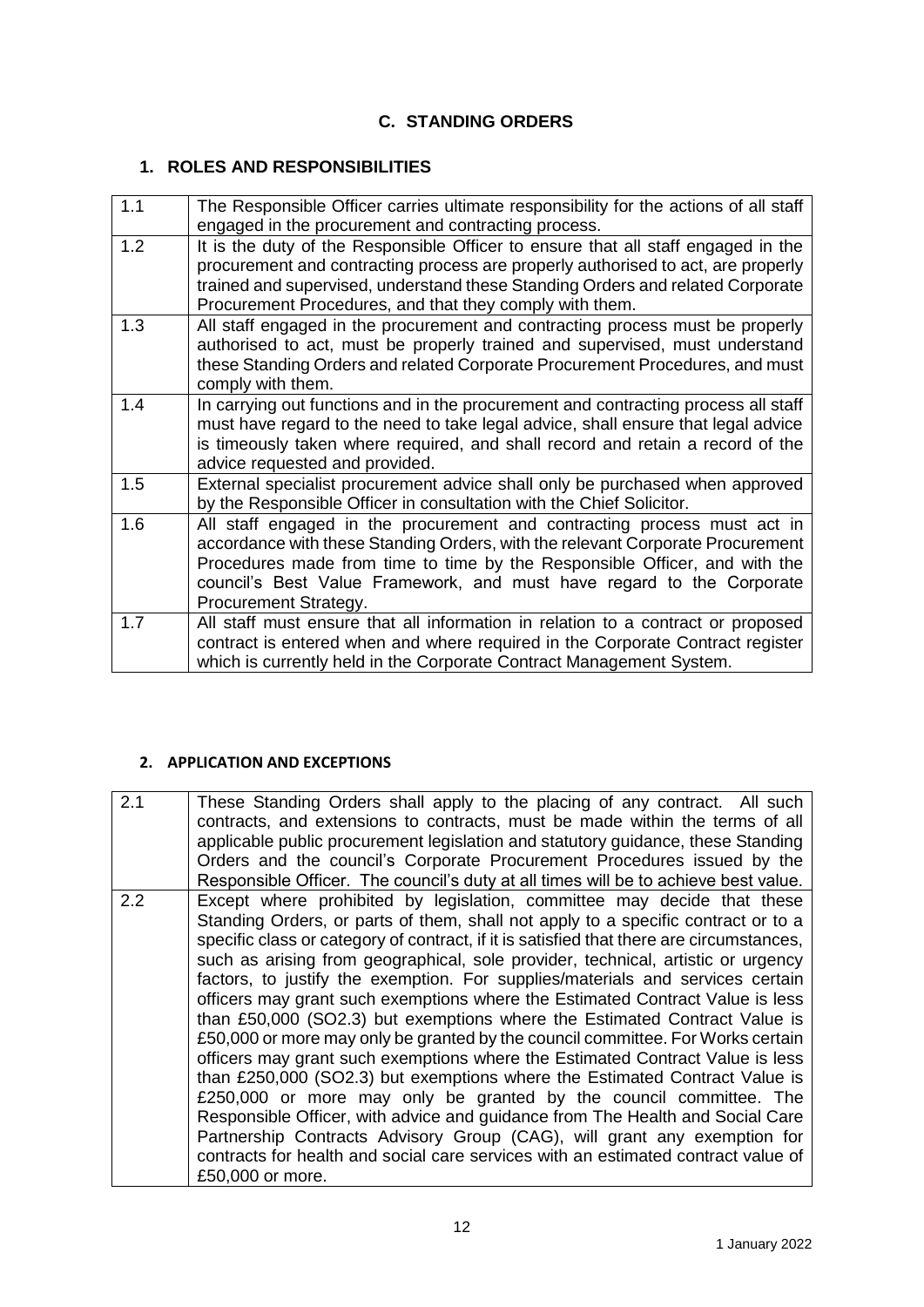| 2.3 | In exceptional circumstances, such as arising from geographical, sole provider,<br>technical, artistic or urgency factors, where the Estimated Contract Value is less<br>than £50,000 for Supplies/Materials and Services (including Health and Social<br>Care Services), and £250,000 for Works, certain officers may decide that the<br>provisions of Standing Order 4.4 to 4.9 in relation to the obtaining of estimates,<br>quotations or tenders shall not apply. Such exemptions may only be granted as<br>follows:                                                                                                                                                                                                                                                                                                                                                                                                                                                                                                                                                                                                                                                                                                                                                                                                                                                                                                                                                                                                                                                                                                                                                                                                                                                                                                                                                                                                                                                                                                                                                                                                 |
|-----|---------------------------------------------------------------------------------------------------------------------------------------------------------------------------------------------------------------------------------------------------------------------------------------------------------------------------------------------------------------------------------------------------------------------------------------------------------------------------------------------------------------------------------------------------------------------------------------------------------------------------------------------------------------------------------------------------------------------------------------------------------------------------------------------------------------------------------------------------------------------------------------------------------------------------------------------------------------------------------------------------------------------------------------------------------------------------------------------------------------------------------------------------------------------------------------------------------------------------------------------------------------------------------------------------------------------------------------------------------------------------------------------------------------------------------------------------------------------------------------------------------------------------------------------------------------------------------------------------------------------------------------------------------------------------------------------------------------------------------------------------------------------------------------------------------------------------------------------------------------------------------------------------------------------------------------------------------------------------------------------------------------------------------------------------------------------------------------------------------------------------|
|     | (a) For an Estimated Contract Value of less than £1,000 (Standing Order<br>4.5), no exemption is required or available;<br>(b) For an Estimated Contract Value of between £1,000 and £4,999, by<br>the relevant Head of Service (and by no other officer on his or her<br>behalf, except in his or her absence from the service, the appropriate<br>Depute Chief Executive) on completion of a <b>Head of Service Business</b><br>Case Exemption and compliance with Corporate Procurement<br>Procedures (Standing Order 4.6)<br>(c) For an Estimated Contract Value of between £5,000 and £49,999 for<br>supplies/materials and services, by the Responsible Officer (and by<br>no other officer on his or her behalf, except in his or her absence from<br>the service, the appropriate Depute Chief Executive) on completion of<br>the Responsible Officer (Head of Corporate Services) Business Case<br><b>Exemption</b> and compliance with Corporate Procurement Procedures<br>(Standing Order 4.7)<br>(d) For an Estimated Contract Value of between £5,000 and £249,999 for<br>Works, by the Responsible Officer (and by no other officer on his or<br>her behalf, except in his or her absence from the service, the<br>Depute Chief Executive) on completion<br>appropriate<br>of the<br>Responsible Officer Business Case Exemption and compliance with<br>Corporate Procurement Procedures (Standing Order 4.7)<br>(e) For an Estimated Contract Value of £50,000 or more, for<br>supplies/materials and services (excluding Health and Social Care<br>Services), by the council committee on a recommendation from the<br>Responsible Officer (Standing Order 2.2)<br>(f) For an Estimated Contract Value of £50,000 or more, for health and<br>social care services, by the Responsible Officer, with advice and<br>guidance from The Health and Social Care Partnership Contracts<br>Advisory Group (CAG) (Standing Order 2.2)<br>(g) For an Estimated Contract Value of £250,000 or more, for Works, by<br>the council committee on a recommendation from the Responsible<br>Officer (Standing Order 2.2) |
| 2.4 | The officer granting such an exemption shall ensure that a record is kept.<br>For spend of £50,000 or more for supplies/materials and services and for Works<br>of £2m or more, except where Scottish Government and Scotland Excel<br>Frameworks for Category A and B spend are utilised, external Framework<br>Agreements may only be used with the prior written approval of the Responsible<br>Officer and as required in accordance with the council's Corporate Procurement<br>Procedures.                                                                                                                                                                                                                                                                                                                                                                                                                                                                                                                                                                                                                                                                                                                                                                                                                                                                                                                                                                                                                                                                                                                                                                                                                                                                                                                                                                                                                                                                                                                                                                                                                          |
| 2.5 | Pilot Schemes set up in accordance with the council's Corporate Procurement<br>Procedures may only be used where approved by the Responsible Officer and<br>only when a business case has been prepared and the Pilot Scheme provider<br>has been identified following a competitive tender exercise.                                                                                                                                                                                                                                                                                                                                                                                                                                                                                                                                                                                                                                                                                                                                                                                                                                                                                                                                                                                                                                                                                                                                                                                                                                                                                                                                                                                                                                                                                                                                                                                                                                                                                                                                                                                                                     |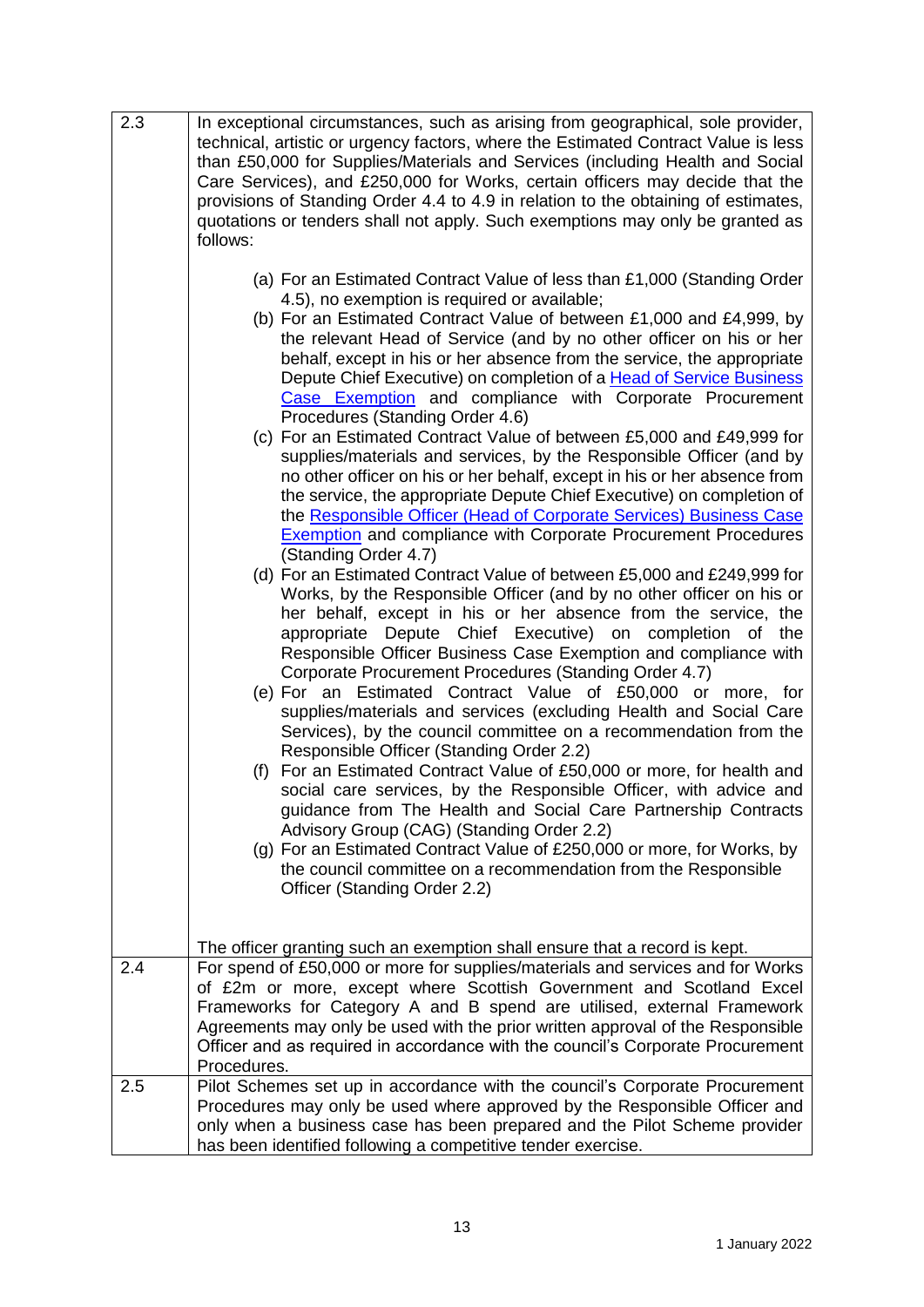#### **3. BEFORE COMMENCING THE PROCUREMENT PROCESS**

| 3.1 | Heads of Service shall, subject to advice and guidance from the Responsible<br>Officer, ensure compliance with the council's Best Value Framework in relation<br>to the contract strategy and decision, and shall determine:<br>The nature of the contract (wholly works, wholly supplies/materials and<br>$\bullet$<br>services, wholly Health and Social Care Services or, where the contact<br>shall include a mix, the category into which it falls);<br>Where the contract is for supplies/materials and services, the type of<br>$\bullet$<br>services (whether or not within the category of Health and Social Care<br>Services or, where the contact shall include both, the category into<br>which it falls);<br>Whether or not the Estimated Contract Value will be less than £1,000;<br>$\bullet$<br>Whether or not the Estimated Contract Value will be greater than or<br>$\bullet$<br>equal to £1,000 but less than £5,000;<br>Whether or not the Estimated Contract Value will be greater than or<br>$\bullet$<br>equal to £5,000 but less than £50,000;<br>Whether or not the Estimated Contract Value will be greater than or<br>$\bullet$<br>equal to £50,000 but less than the relevant regulated spend threshold;<br>Whether or not the Estimated Contract Value will fall within the regulated<br>$\bullet$<br>spend threshold;<br>Whether or not the Estimated Contract Value will be greater than the<br>$\bullet$<br>relevant regulated spend threshold;<br>Whether the Estimated Contract Value is within the regulated spend<br>$\bullet$<br>threshold which indicates that wider advertising is needed;<br>Whether there are any existing, forthcoming or potential Collaborative<br>$\bullet$<br>Contracts or Framework Agreements, internal or external, which may be<br>utilised. |
|-----|-----------------------------------------------------------------------------------------------------------------------------------------------------------------------------------------------------------------------------------------------------------------------------------------------------------------------------------------------------------------------------------------------------------------------------------------------------------------------------------------------------------------------------------------------------------------------------------------------------------------------------------------------------------------------------------------------------------------------------------------------------------------------------------------------------------------------------------------------------------------------------------------------------------------------------------------------------------------------------------------------------------------------------------------------------------------------------------------------------------------------------------------------------------------------------------------------------------------------------------------------------------------------------------------------------------------------------------------------------------------------------------------------------------------------------------------------------------------------------------------------------------------------------------------------------------------------------------------------------------------------------------------------------------------------------------------------------------------------------------------------------------------------------------------------------------------|
|     | Regardless of any delegations, the final responsibility for ensuring compliance<br>with all applicable public procurement legislation rests with the "Responsible"<br>Officer". The Responsible Officer for all types of procurement by the council is<br>currently the Head of Corporate Services.                                                                                                                                                                                                                                                                                                                                                                                                                                                                                                                                                                                                                                                                                                                                                                                                                                                                                                                                                                                                                                                                                                                                                                                                                                                                                                                                                                                                                                                                                                             |
| 3.2 | For Works, Supplies/Materials and Services contracts (including health and social<br>care contracts), where the Responsible Officer identifies an existing Collaborative<br>Contract or Framework Agreement (Internal or External) this may be utilised<br>provided it is compliant with public procurement legislation and presents best<br>value.                                                                                                                                                                                                                                                                                                                                                                                                                                                                                                                                                                                                                                                                                                                                                                                                                                                                                                                                                                                                                                                                                                                                                                                                                                                                                                                                                                                                                                                             |
| 3.3 | The Responsible Officer shall determine the quotation or tender award criteria<br>and the proposed contract strategy for the proposed procurement but the<br>Responsible Officer may ask committee to do so if they believe there is good<br>reason.                                                                                                                                                                                                                                                                                                                                                                                                                                                                                                                                                                                                                                                                                                                                                                                                                                                                                                                                                                                                                                                                                                                                                                                                                                                                                                                                                                                                                                                                                                                                                            |
| 3.4 | The Responsible Officer shall prepare such documentation as is necessary to<br>obtain competitive quotations or tenders for all contracts. The documentation<br>shall be prepared and issued in accordance with the council's Corporate<br>Procurement Procedures.                                                                                                                                                                                                                                                                                                                                                                                                                                                                                                                                                                                                                                                                                                                                                                                                                                                                                                                                                                                                                                                                                                                                                                                                                                                                                                                                                                                                                                                                                                                                              |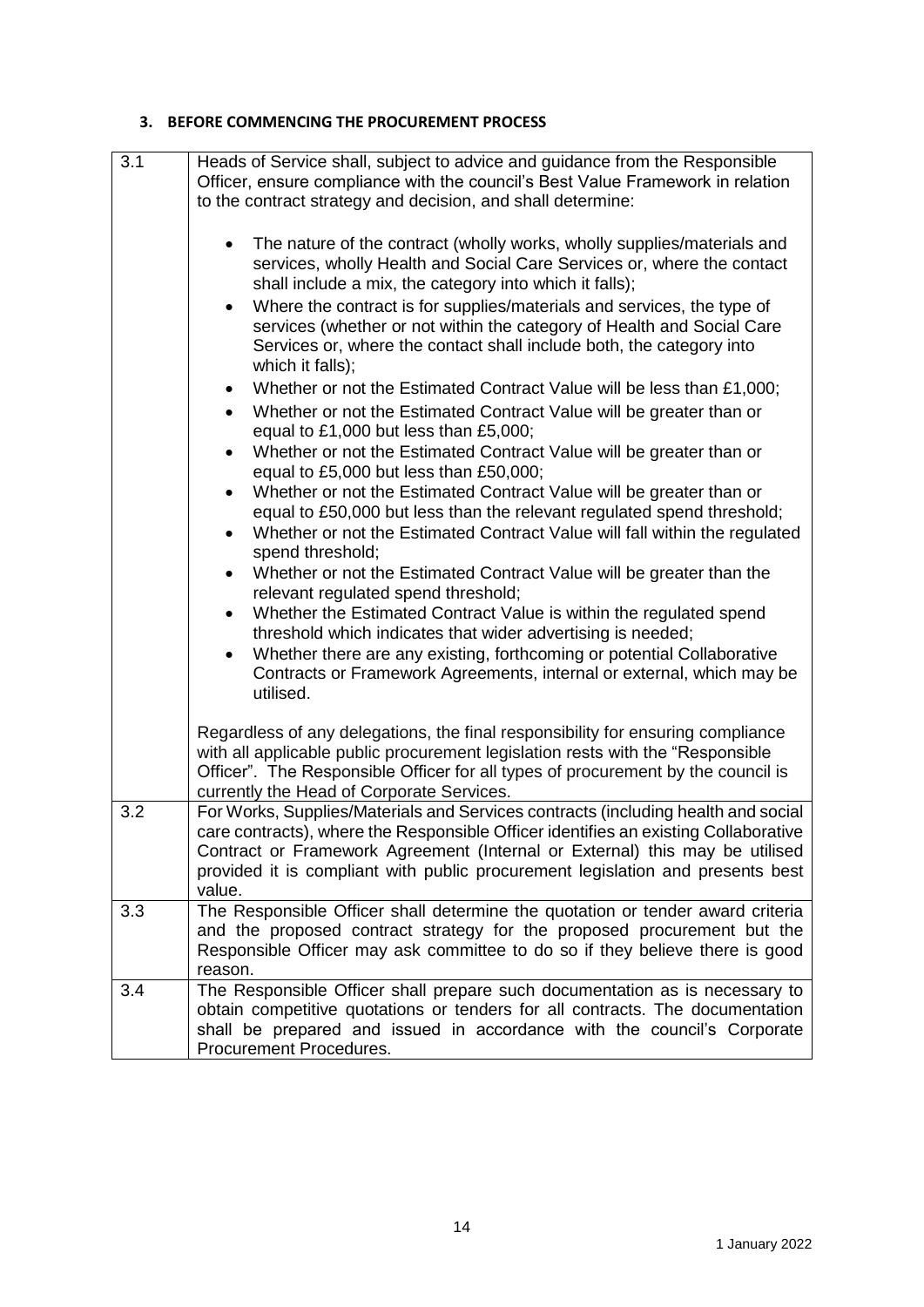#### **4. ISSUING DOCUMENTATION AND ADVERTISING**

| 4.1 | Officers shall ensure compliance with public procurement legislation and the         |
|-----|--------------------------------------------------------------------------------------|
|     | Sustainable Procurement Duty and shall have regard to guidance relating to the       |
|     | extent of advertising and publicity required which is proportionate to the Estimated |
|     | Contract Value, under reference to the spend thresholds in Appendix 1.               |
| 4.2 | The Responsible Officer shall issue contract documents and invitations to quote      |
|     | and to tender for all contracts in accordance with the council's Corporate           |
|     | Procurement Procedures.                                                              |
| 4.3 | Contract documentation shall utilise the relevant set of the council's standard      |
|     | Terms and Conditions of Contract, and any departure from them must be                |
|     | approved in writing by the Responsible Officer and, where applicable, the Chief      |
|     | Solicitor.                                                                           |
| 4.4 | The Responsible Officer may utilise electronic tendering and electronic auction      |
|     | techniques where appropriate and as required in accordance with the council's        |
|     | Corporate Procurement Procedures.                                                    |
| 4.5 | Where the Estimated Contract Value is less than £1,000 the procurement shall         |
|     | be carried out in such manner as the relevant Head of Service may determine,         |
|     | subject to the requirements to demonstrate best value and retain adequate            |
|     | records to substantiate the decision.                                                |
| 4.6 | Where the Estimated Contract Value is £1,000 or more but less than £5,000, the       |
|     | procurement shall be carried out in such manner as the relevant Head of Service      |
|     | may determine, subject to the requirement to obtain at least two competitive         |
|     | quotations.                                                                          |
| 4.7 | Where the Estimated Contract Value is £5,000 or more but less than £50,000 for       |
|     | Supplies/Materials and Services, the procurement shall be carried out by using       |
|     | Quick Quote and a minimum of three quotations must be sought. For Works,             |
|     | where the Estimated Contract Value is £5,000 or more but less than £250,000,         |
|     | the procurement shall be carried out by using Quick Quote and a minimum of           |
|     | three quotes must be sought.                                                         |
| 4.8 | Quick Quotes must be carried out through Public Contracts Scotland (PCS) and,        |
|     | except where exempted by public procurement legislation, tenders must be             |
|     | carried out through Public Contracts Scotland Tender (PCS-Tender) but the            |
|     | Responsible Officer shall, in addition, consider and arrange for such additional     |
|     | advertising or publicity as may be required to secure compliance with public         |
|     | procurement legislation.                                                             |
| 4.9 | (a) For spend up to £999 there is no requirement to seek quotes. However,            |
|     | there is a requirement to ensure best value.                                         |
|     | (b) For spend between £1,000 and £4,999 a minimum of 2 quotations must               |
|     | be sought.                                                                           |
|     | (c) For Supplies/Materials and Services (including Health and Social Care)           |
|     | for spend between £5,000 and £49,999 a minimum of 3 quotes must be                   |
|     | sought.                                                                              |
|     | (d) For Works spend between £5,000 and £250,000 a minimum of 3 quotes                |
|     | must be sought.                                                                      |
|     | (e) Except where exempted by public procurement legislation, for spend over          |
|     | £50,000 to £177,897 (excluding VAT) for regulated contracts for                      |
|     | supplies/materials and services (including Health and Social Care), the              |
|     | procurement must be carried out through Public Contracts Scotland-                   |
|     | Tender and, where there is a high level of bidders, selecting a minimum              |
|     | of 3 tenders                                                                         |
|     | (f) A minimum of 5 tenders should be selected, where there is a high level of        |
|     | bidders, for spend of £177,897 (excluding VAT) and above.                            |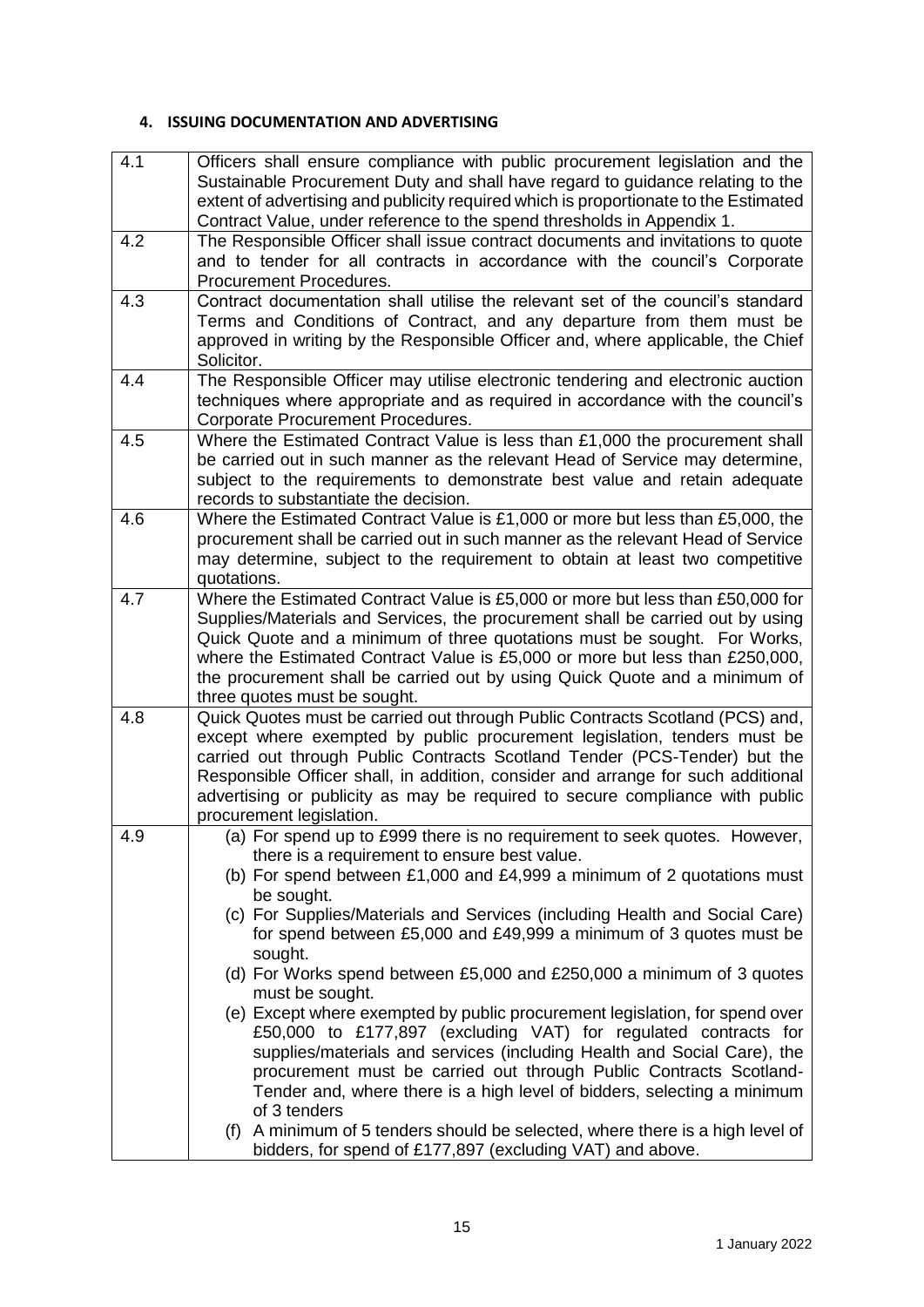|      | (g) For Works spend between £250,000 to £4,447,447 (excluding VAT), the<br>procurement must be carried out through Public Contracts Scotland-<br>Tender and, where there is a high level of bidders, select a minimum of 3<br>tenders.                                                                                                                                            |
|------|-----------------------------------------------------------------------------------------------------------------------------------------------------------------------------------------------------------------------------------------------------------------------------------------------------------------------------------------------------------------------------------|
|      | (h) For Works spend over £4,447,447 (excluding VAT), where there is a high<br>level of bidders, a minimum of 5 tenders must be sought.                                                                                                                                                                                                                                            |
| 4.10 | If the Estimated Contract Value to carry out work under any one Works Contract<br>is more than £1,000,000 the council shall ask for security for completing the<br>contract. The Head of Service, subject to advice and guidance from the<br>Responsible Officer, shall ensure that the tender and conditions of contract shall<br>set out the nature and amount of the security. |
| 4.11 | The council may ask for security on any other contract where considered<br>appropriate and the Head of Service, subject to advice and guidance from the<br>Responsible Officer, shall ensure that the tender and conditions of contract shall<br>set out the nature and amount of the security.                                                                                   |
| 4.12 | After due consideration, but only where permitted by law, committee may decide<br>that a tenderer or a contractor shall not be invited to or be allowed to quote or<br>tender for any future contract for any part of the council.                                                                                                                                                |

## **5. RECEIVING QUOTATIONS AND TENDERS**

| 5.1 | All quotations and tenders shall be received and opened by the Responsible                                                                                                                                                                           |
|-----|------------------------------------------------------------------------------------------------------------------------------------------------------------------------------------------------------------------------------------------------------|
|     | Officer in accordance with the relevant Procurement Procedure.                                                                                                                                                                                       |
| 5.2 | In the event that Public Contracts Scotland or Public Contracts Scotland-Tender                                                                                                                                                                      |
|     | has not been utilised, all quotations and tenders not received at the specified                                                                                                                                                                      |
|     | return address by the specified closing date and time will not be considered, and                                                                                                                                                                    |
|     | shall be returned unopened. Quotations and tenders must be submitted in the                                                                                                                                                                          |
|     | form specified.                                                                                                                                                                                                                                      |
| 5.3 | In the case of unsatisfactory performance or conduct by any person submitting a<br>quotation or tender before a decision is made as to which should be accepted,<br>the Responsible Officer may, in consultation with the Chief Solicitor, as far as |
|     | permitted by law, disqualify that person from further participation or reject the                                                                                                                                                                    |
|     | quotation or tender, after considering any representations made.                                                                                                                                                                                     |

### **6. EVALUATION**

| 6.1 | Quotations and tenders shall be evaluated by the Head of Service, in consultation<br>with the Responsible Officer, in accordance with the Scheme of Delegation and<br>the Corporate Procurement Procedures.                                                                                            |
|-----|--------------------------------------------------------------------------------------------------------------------------------------------------------------------------------------------------------------------------------------------------------------------------------------------------------|
| 6.2 | Quotations and tenders shall be evaluated in accordance with the quotation or<br>tender award criteria and the agreed contract strategy for the proposed<br>procurement, and on the basis of establishing which offer is the most<br>economically advantageous and provides Best Value to the council. |
| 6.3 | A written record must be maintained outlining the evaluation process, recording<br>the process followed and the criteria applied, and detailing the reasons for the<br>decision.                                                                                                                       |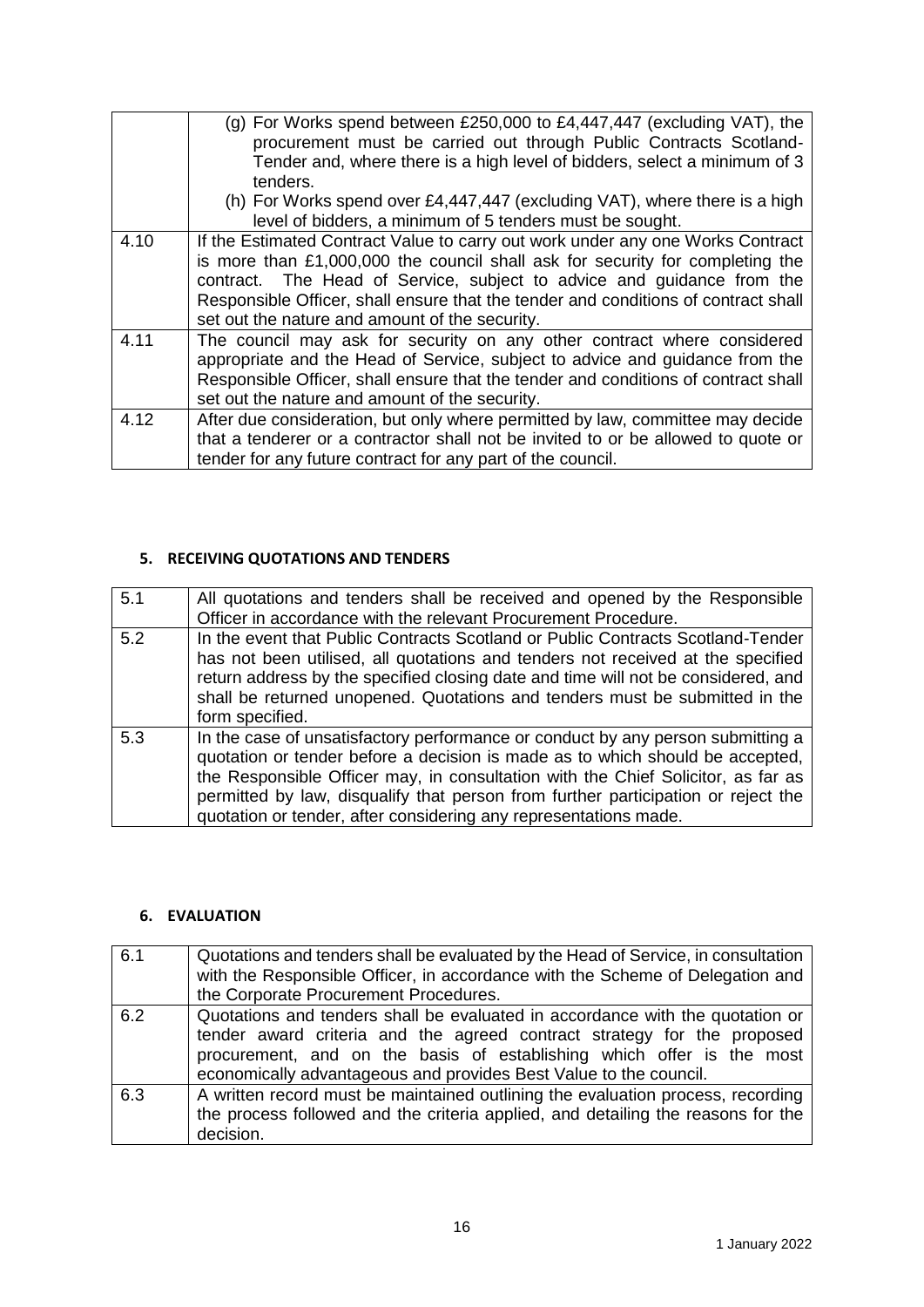#### **7. SELECTION AND ACCEPTANCE**

| 7.1 | The decision as to which quotation or tender to accept shall be taken by Heads<br>of Service, after consultation with the Responsible Officer, in accordance with the<br>Scheme of Delegation and the Corporate Procurement Procedures, unless the<br>Responsible Officer is required by a decision of the council to refer the decision<br>to committee, or in any other case in which the Responsible Officer decides that<br>committee approval is desirable. |
|-----|------------------------------------------------------------------------------------------------------------------------------------------------------------------------------------------------------------------------------------------------------------------------------------------------------------------------------------------------------------------------------------------------------------------------------------------------------------------|
| 7.2 | Quotations and tenders shall thereafter be accepted by Heads of Service, after<br>consultation with the Responsible Officer, in accordance with the Scheme of<br>Delegation and the Corporate Procurement Procedures. In particular, Heads of<br>Service, with advice and guidance from the Responsible Officer, shall observe<br>any standstill period required before acceptance of a quotation or tender.                                                     |

#### **8. CONTRACT MONITORING**

| 8.1 | The Responsible Officer shall ensure that the performance of the contract is<br>monitored and reviewed, and shall maintain a record of those processes which is<br>proportionate in light of the value, duration, subject matter, risk rating and<br>complexity of the contract.                                                                      |
|-----|-------------------------------------------------------------------------------------------------------------------------------------------------------------------------------------------------------------------------------------------------------------------------------------------------------------------------------------------------------|
| 8.2 | In a case of unsatisfactory performance or conduct by a contractor following the<br>award of a contract, the Responsible Officer may, in consultation with the Chief<br>Solicitor, and subject to any failure to implement any applicable improvement<br>action by the contractor, take action in terms of the contract to terminate the<br>contract. |

#### **9. EXTENSIONS AND RENEWALS**

| 9.1 | Subject always to compliance with public procurement legislation and the relevant<br>Corporate Procurement Procedures, the Responsible Officer may vary, alter,<br>extend (but only where the contract allows the council those options) or re-<br>negotiate any part of a contract to achieve best value for the council. |
|-----|----------------------------------------------------------------------------------------------------------------------------------------------------------------------------------------------------------------------------------------------------------------------------------------------------------------------------|
| 9.2 | A Responsible Officer business case, in compliance with the relevant<br>renewal/extension procedure documented in the Corporate Procurement<br>Procedures, justifying the reasons for this course of action together must be<br>prepared and retained before proceeding.                                                   |
| 9.3 | A detailed written record of all negotiations and discussions with the contractors<br>must be maintained and retained.                                                                                                                                                                                                     |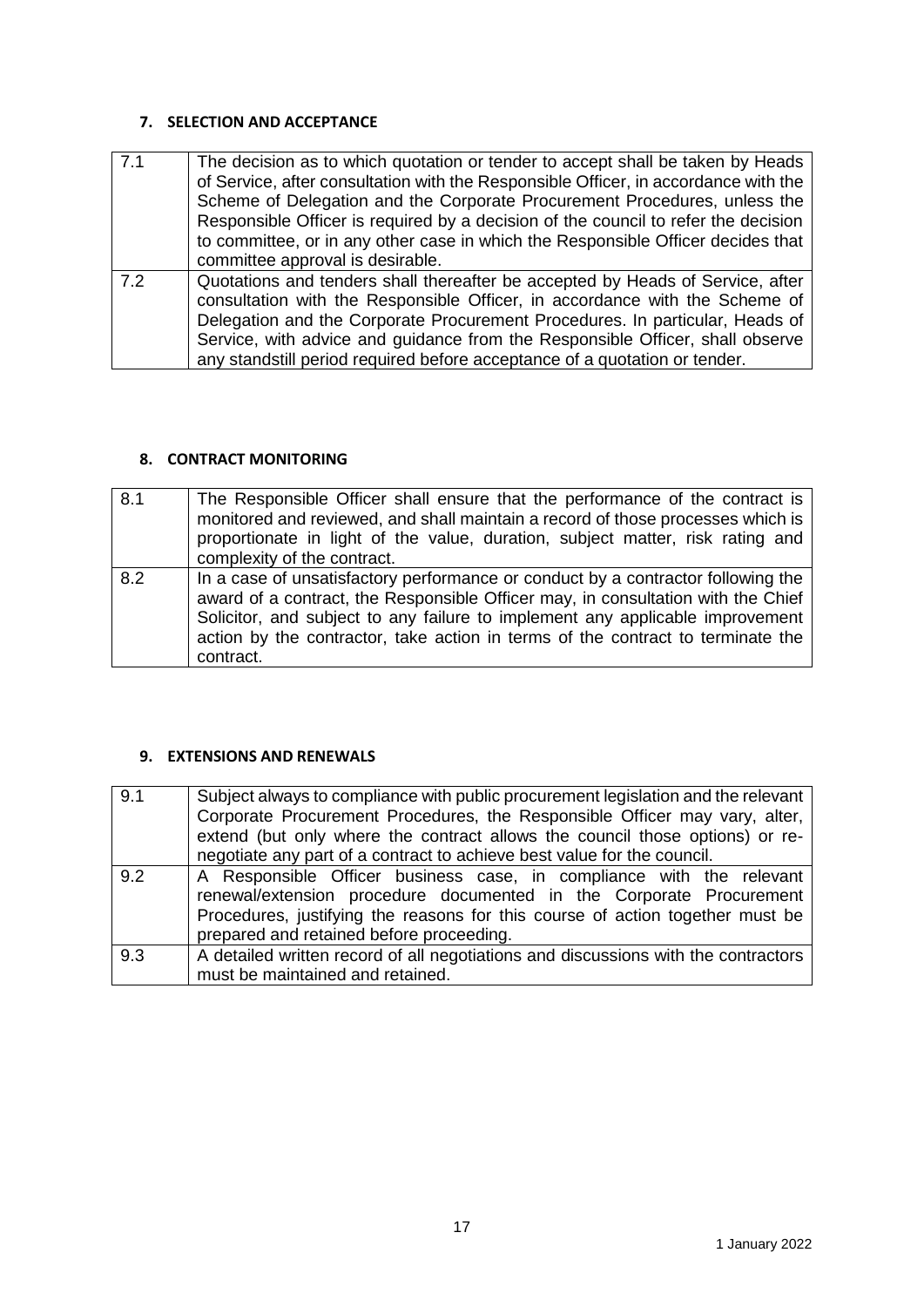#### **10. RECORDS AND REPORTING**

| 10.1 | Heads of Service shall report to the Head of Corporate Services all contracts let<br>and other information required under the Corporate Procurement Strategy, and<br>shall comply with the reporting procedures put in place by the Corporate<br>Procurement Board.                                                                                                         |
|------|-----------------------------------------------------------------------------------------------------------------------------------------------------------------------------------------------------------------------------------------------------------------------------------------------------------------------------------------------------------------------------|
| 10.2 | Unless an exception is made by the council for any class or value of contracts,<br>the Responsible Officer shall ensure that reports are brought to the Corporate<br>Procurement Board, on a quarterly basis, on those matters specified in the<br>Corporate Procurement Strategy and otherwise as required by the Council<br>Executive or the Corporate Procurement Board. |
| 10.3 | An annual Procurement Strategy review will be conducted and reported annually<br>to the Policy Development and Scrutiny Panel.                                                                                                                                                                                                                                              |
| 10.4 | The Annual Procurement Report, as required by the Procurement Reform<br>(Scotland) Act 2014 will be brought to the Council Executive prior to publication.<br>An update, reporting on the first 6 month of the financial year, will also be reported<br>to Council Executive.                                                                                               |
| 10.5 | As well as ensuring amendments and updates are made as required, the<br>Responsible Officer shall carry out a review of these Standing Orders at least<br>once in each administrative term and shall report the outcome to PDSP and<br>Council Executive.                                                                                                                   |
| 10.6 | Reporting on H&SCP contract activity will be carried out as follows: -                                                                                                                                                                                                                                                                                                      |
|      | Annually to the Council Executive on the regulated contracts awarded,<br>$\bullet$<br>extended or renewed as a result of recommendations from the Health and<br>Social Care Partnership Contract Advisory Group.                                                                                                                                                            |
|      | Biannually to Social Policy Policy Development and Scrutiny Panel on the<br>$\bullet$<br>regulated contracts awarded, extended or renewed as a result of<br>recommendations from the Health and Social Care Partnership Contract<br>Advisory Group.                                                                                                                         |
| 10.7 | The Responsible Officer shall maintain a corporate contract register, comply with<br>the statutory requirements for annual procurement reports, and comply with<br>publication duties, all in accordance with the 2014 Act.                                                                                                                                                 |

#### **11. DISPOSALS**

| 11.1 | The Head of Finance and Property is responsible for disposing of assets and<br>materials (including land and buildings) which are not needed on behalf of all<br>council services, except for the disposal of IT hardware and software which is the<br>responsibility of the Depute Chief Executive (Corporate, Operational & Housing<br>Services). |
|------|-----------------------------------------------------------------------------------------------------------------------------------------------------------------------------------------------------------------------------------------------------------------------------------------------------------------------------------------------------|
| 11.2 | All disposals of assets and materials except for IT hardware and software shall<br>be undertaken in accordance with procedures approved by committee or issued                                                                                                                                                                                      |
|      | by the Head of Finance and Property under delegated powers.                                                                                                                                                                                                                                                                                         |
| 11.3 | All disposals of IT hardware and software shall be undertaken in accordance with                                                                                                                                                                                                                                                                    |
|      | the procedure issued by the Depute Chief Executive Corporate, Operational &                                                                                                                                                                                                                                                                         |
|      | Housing Customer and Building and Services).                                                                                                                                                                                                                                                                                                        |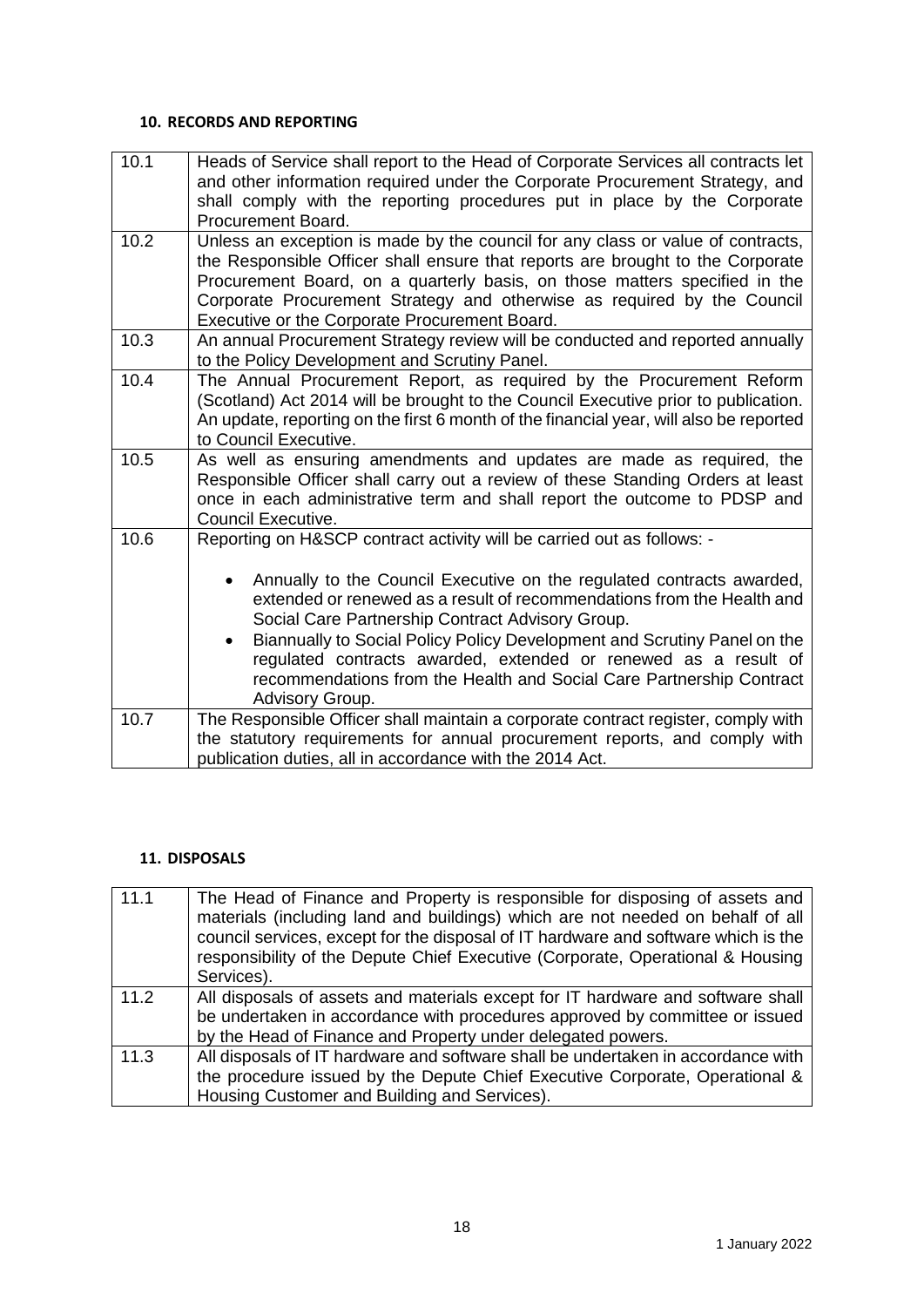# **WEST LOTHIAN COUNCIL TENDER THRESHOLDS**

# **Supplies/Materials and Services**

| <b>Procurement Type</b>              | Aggregate<br>Estimated<br>Contract<br>Value,<br>excluding<br>VAT** | Aggregate<br>Estimated<br>Contract<br>Value,<br>including<br>VAT** | Tender<br>Advertising<br>Requirement | Minimum No of<br>Quotations/Tenders<br>Sought |
|--------------------------------------|--------------------------------------------------------------------|--------------------------------------------------------------------|--------------------------------------|-----------------------------------------------|
| Informal<br>Quotation/PECOS<br>Order | £0-£999                                                            |                                                                    | N/A                                  | Requirement to<br>ensure best value           |
| <b>Informal Quotation</b>            | £1,000-<br>£4,999                                                  |                                                                    | N/A                                  | <b>Two Quotes</b>                             |
| <b>Quick Quote</b>                   | £5,000 to<br>£49,999                                               |                                                                    | <b>PCS - Quick</b><br>Quotes         | <b>Three Quotes</b>                           |
| Tender                               | £50,000 to<br>£177,896                                             |                                                                    | PCS-Tender                           | <b>Three Tenders</b>                          |
| Tender                               | £177,897 and<br>above                                              | £213,487<br>and<br>above                                           | PCS - Tender                         | <b>Five Tenders</b>                           |

### **Health and Social Care Services**

| <b>Procurement Type</b>              | Aggregate<br><b>Estimated</b><br>Contract<br>Value,<br>excluding<br>VAT** | Aggregate<br>Estimated<br>Contract<br>Value,<br>including<br>VAT** | Tender<br>Advertising<br>Requirement | Minimum No of<br>Quotations/Tenders<br>Sought |
|--------------------------------------|---------------------------------------------------------------------------|--------------------------------------------------------------------|--------------------------------------|-----------------------------------------------|
| Informal<br>Quotation/PECOS<br>Order | £0-£999                                                                   |                                                                    | N/A                                  | Requirement to<br>ensure best value           |
| <b>Informal Quotation</b>            | £1,000-<br>£4,999                                                         |                                                                    | N/A                                  | <b>Two Quotes</b>                             |
| <b>Quick Quote</b>                   | £5,000 to<br>£49,999                                                      |                                                                    | PCS - Quick<br>Quotes                | <b>Three Quotes</b>                           |
| Tender                               | £50,000 to<br>£552,949                                                    |                                                                    | PCS - Tender                         | <b>Three Tenders</b>                          |
| Tender*                              | £552,950 and<br>above                                                     | £663,540<br>and<br>above                                           | PCS-Tender                           | <b>Five Tenders</b>                           |